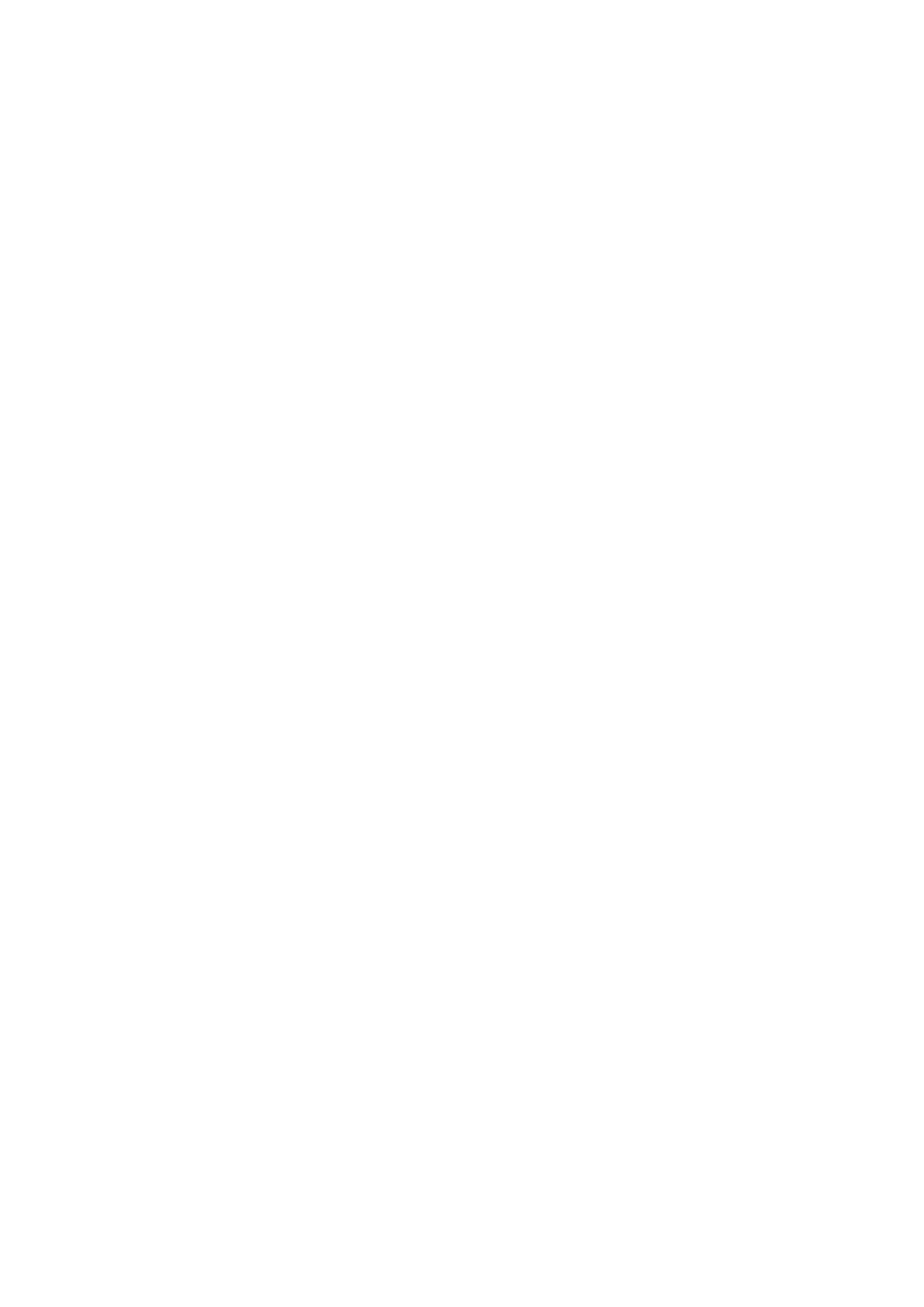

# House of Commons Regulatory Reform Committee

# **Draft Legislative Reform (Horseracing Betting Levy) Order 2018**

## **Third Report of Session 2017–19**

*Report, together with formal minutes relating to the report*

*Ordered by the House of Commons to be printed 5 December 2018*

> **HC 1756** Published on 7 December 2018 by authority of the House of Commons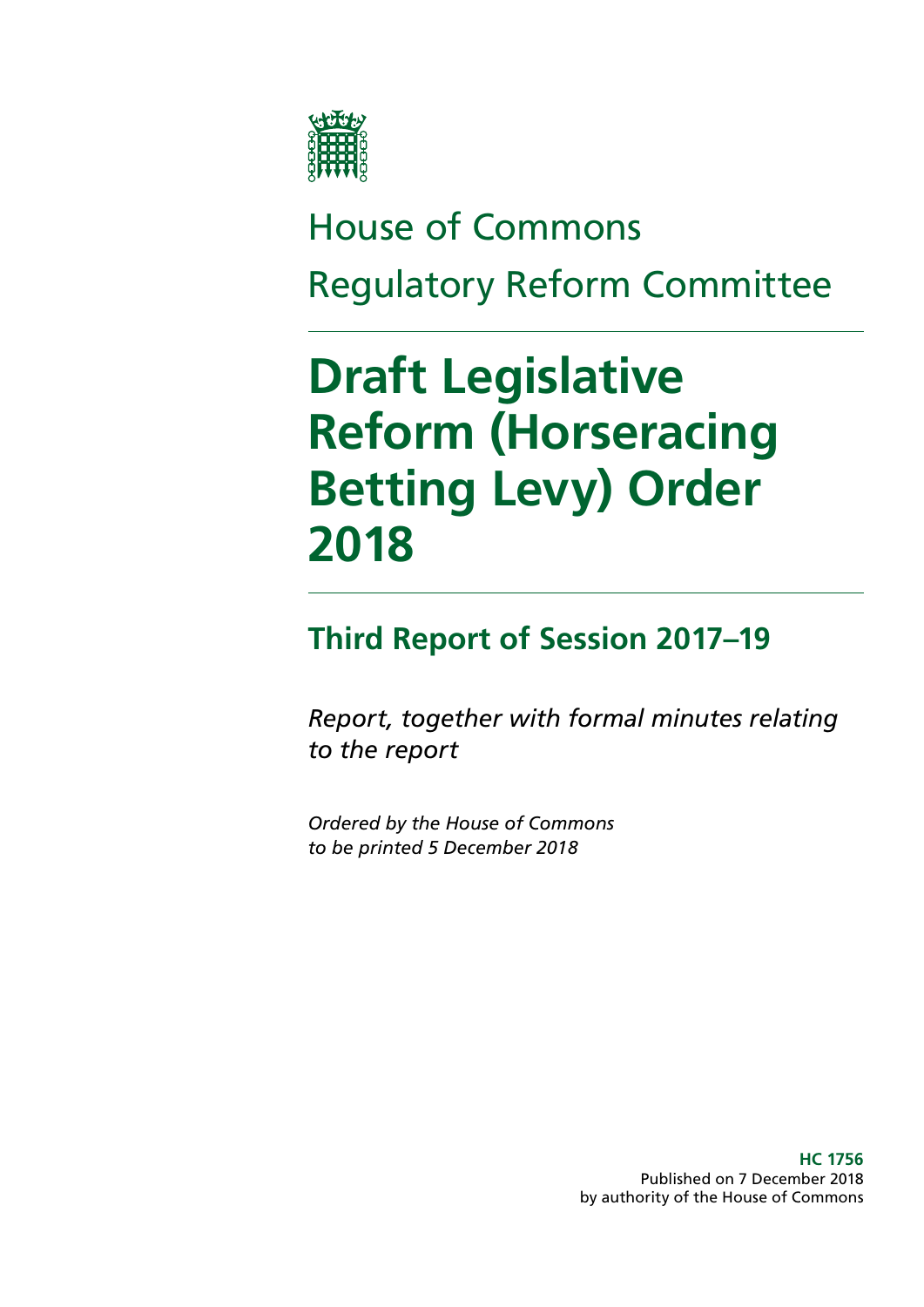#### **The Regulatory Reform Committee**

The Regulatory Reform Committee (previously the Deregulation and Regulatory Reform Committee) is appointed to consider and report to the House on draft Legislative Reform Orders under the Legislative and Regulatory Reform Act 2006. Its full remit is set out in S.O. No. 141, which was approved on 4 July 2007.

#### **Current membership**

[Stephen McPartland MP](https://www.parliament.uk/biographies/commons/stephen-mcpartland/4093) (*Conservative, Stevenage*) (Chair) [Bim Afolami MP](https://www.parliament.uk/biographies/commons/bim-afolami/4639) (*Conservative, Hitchin and Harpenden*) [Ben Bradley MP](https://www.parliament.uk/biographies/commons/ben-bradley/4663) (*Conservative, Mansfield*) [Andrew Bridgen MP](https://www.parliament.uk/biographies/commons/andrew-bridgen/4133) (*Conservative, North West Leicestershire*) [Douglas Chapman MP](https://www.parliament.uk/biographies/commons/douglas-chapman/4402) (*Scottish National Party, Dunfermline and West Fife*) [Mr Simon Clarke MP](https://www.parliament.uk/biographies/commons/mr-simon-clarke/4655) (*Conservative, Middlesbrough South and East Cleveland*) [Julie Elliott MP](https://www.parliament.uk/biographies/commons/julie-elliott/4127) (*Labour, Sunderland Central*) [Kirstene Hair MP](https://www.parliament.uk/biographies/commons/kirstene-hair/4675) (*Conservative, Angus*) [Simon Hoare MP](https://www.parliament.uk/biographies/commons/simon-hoare/4494) (*Conservative, North Dorset*) [Graham P Jones MP](https://www.parliament.uk/biographies/commons/graham-p-jones/3999) (*Labour, Hyndburn*) [Helen Jones MP](https://www.parliament.uk/biographies/commons/helen-jones/432) (*Labour, Warrington North*) [Mr Kevan Jones MP](https://www.parliament.uk/biographies/commons/mr-kevan-jones/1438) (*Labour, North Durham*) [Conor McGinn MP](https://www.parliament.uk/biographies/commons/conor-mcginn/4458) (*Labour, St Helens North*) [Karl Turner MP](https://www.parliament.uk/biographies/commons/karl-turner/4030) (*Labour, Kingston upon Hull East*)

#### **Criteria against which the Committee considers each draft legislative reform order**

Paragraph (3) of Standing Order No.141 requires us to consider any draft legislative reform order against the following criteria: … whether the draft legislative reform order—

(a) appears to make an inappropriate use of delegated legislation;

(b) serves the purpose of removing or reducing a burden, or the overall burdens, resulting directly or indirectly for any person from any legislation (in respect of a draft Order under section 1 of the Act);

(c) serves the purpose of securing that regulatory functions are exercised so as to comply with the regulatory principles, as set out in section 2(3) of the Act (in respect of a draft Order under section 2 of the Act);

(d) secures a policy objective which could not be satisfactorily secured by nonlegislative means;

(e) has an effect which is proportionate to the policy objective;

(f) strikes a fair balance between the public interest and the interests of any person adversely affected by it;

(g) does not remove any necessary protection;

(h) does not prevent any person from continuing to exercise any right or freedom which that person might reasonably expect to continue to exercise;

(i) is not of constitutional significance;

(j) makes the law more accessible or more easily understood (in the case of provisions restating enactments);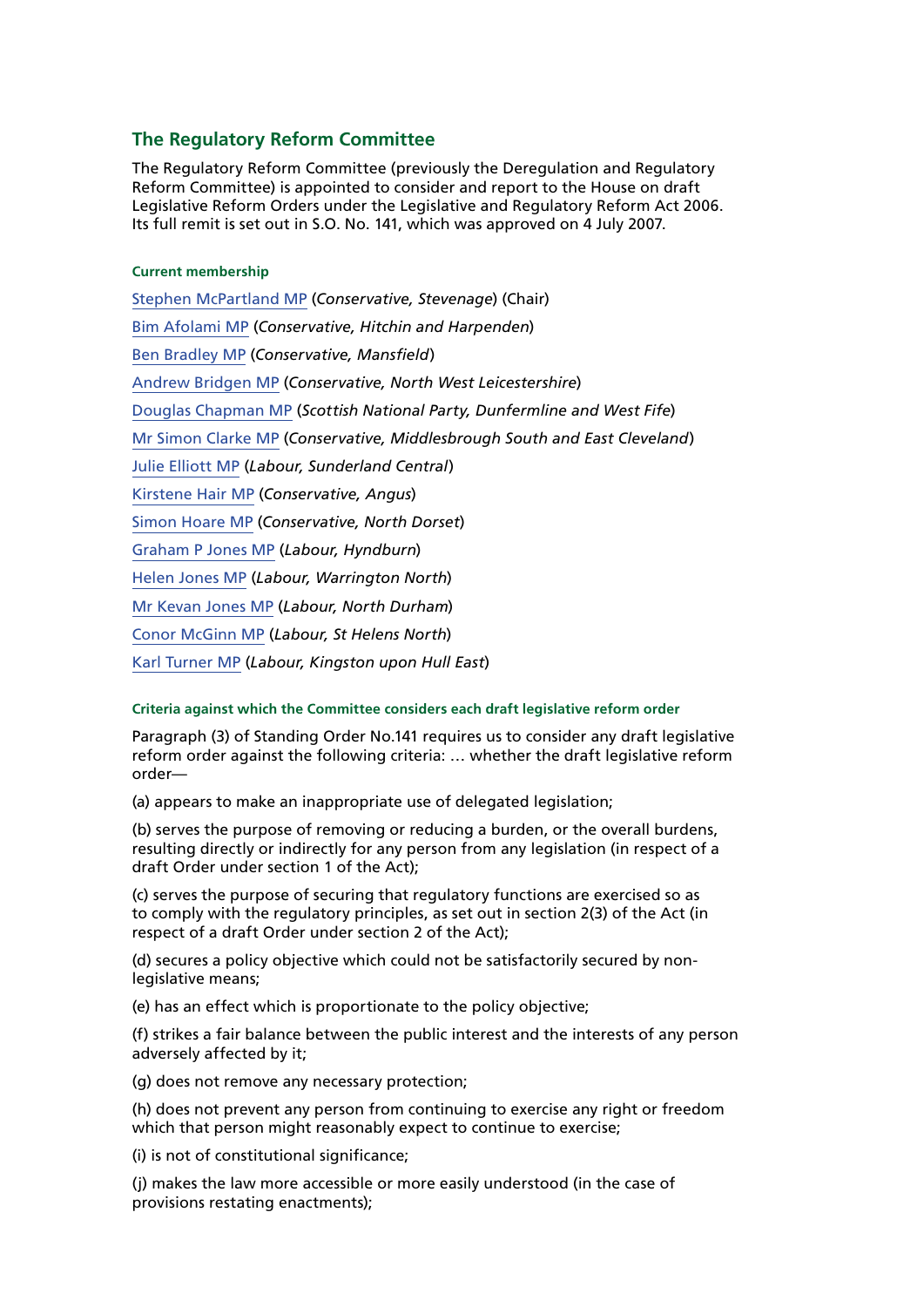(k) has been the subject of, and takes appropriate account of, adequate consultation;

(l) gives rise to an issue under such criteria for consideration of statutory instruments laid down in paragraph (1) of Standing Order No. 151 (Statutory Instruments (Joint Committee)) as are relevant;

(m) appears to be incompatible with any obligation resulting from membership of the European Union.

#### **Publications**

Committee reports are published on the publications page of the Committee's website and in print by Order of the House. All publications of the Committee (including press notices) are on the internet at [www.parliament.uk/regrefcom](http://www.parliament.uk/regrefcom).

#### **Committee staff**

The current staff of the Committee are Ben Sneddon (Clerk), Daniel Greenberg (Counsel for Domestic Legislation), Ellie Goodchild (Committee Assistant) and Oliver Florence (Committee Media Officer).

#### **Contacts**

All correspondence should be addressed to the Clerk of the Regulatory Reform Committee, House of Commons, London SW1A 0AA. The telephone number for general enquiries is 020 7219 5777; the Committee's email address is: [deregcom@parliament.uk](mailto:deregcom%40parliament.uk?subject=)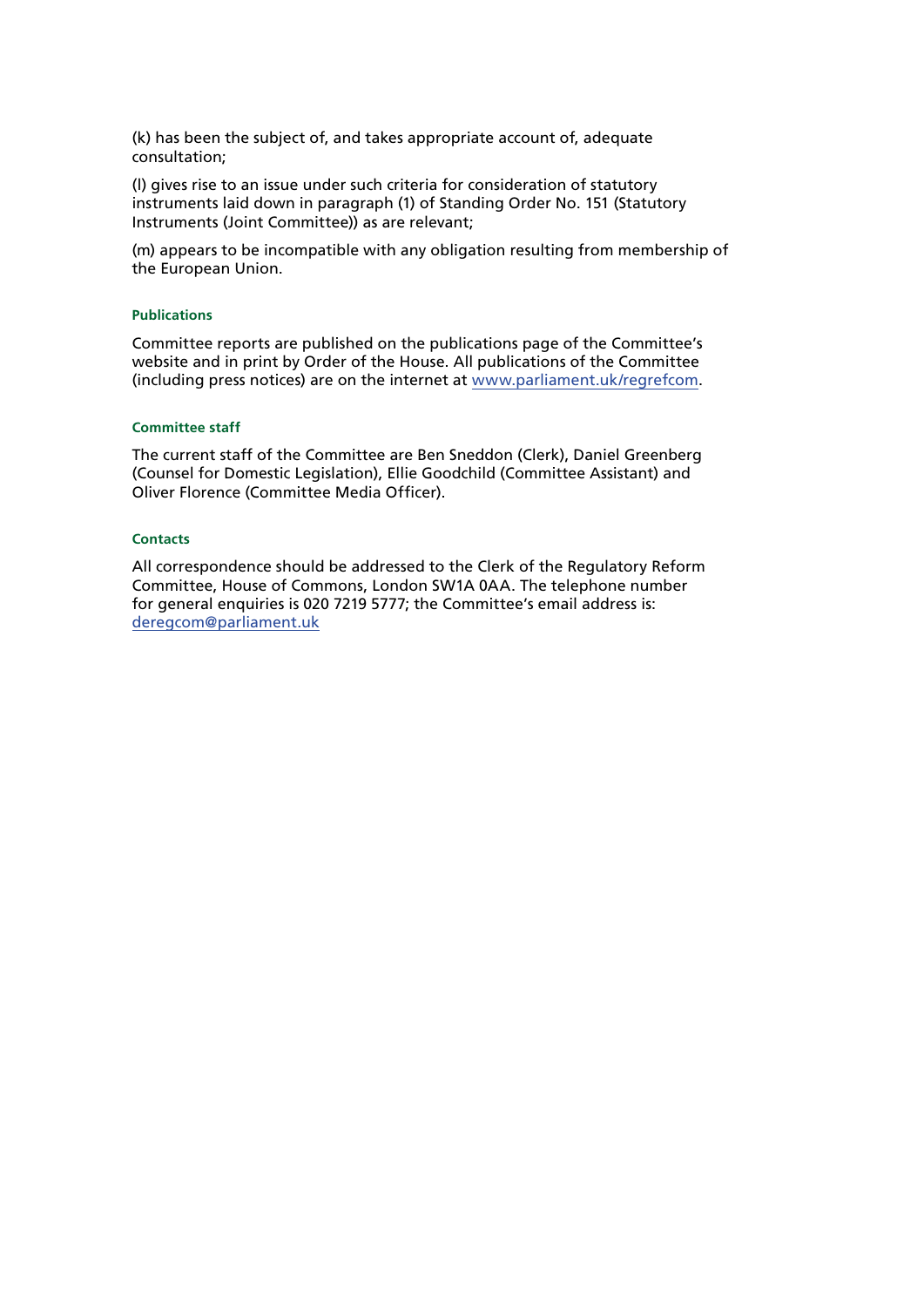### **Contents**

| $\mathbf{1}$                               | <b>Introduction</b>                                                                                                                                                                                                            | 3  |  |  |
|--------------------------------------------|--------------------------------------------------------------------------------------------------------------------------------------------------------------------------------------------------------------------------------|----|--|--|
|                                            | Background                                                                                                                                                                                                                     | 3  |  |  |
|                                            | Parliamentary procedure                                                                                                                                                                                                        | 3  |  |  |
| <b>Description of the draft Order</b><br>2 |                                                                                                                                                                                                                                | 5  |  |  |
| 3                                          | <b>Assessment of the draft Order</b>                                                                                                                                                                                           | 8  |  |  |
|                                            | A: Appears to make an inappropriate use of delegated legislation                                                                                                                                                               | 8  |  |  |
|                                            | B: Serves the purpose of removing or reducing a burden, or the overall<br>burdens, resulting directly or indirectly for any person from any legislation<br>(in respect of a draft order under section 1 of the Act)            | 9  |  |  |
|                                            | C: Serves the purpose of securing that regulatory functions are exercised so<br>as to comply with the regulatory principles, as set out in section 2(3) of the<br>Act (in respect of a draft order under section 2 of the Act) | 10 |  |  |
|                                            | D: Secures a policy objective which could not be satisfactorily secured by non-<br>legislative means                                                                                                                           | 10 |  |  |
|                                            | E: Has an effect which is proportionate to the policy objective                                                                                                                                                                | 10 |  |  |
|                                            | F: Strikes a fair balance between the public interest and the interests of any<br>person adversely affected by it                                                                                                              | 11 |  |  |
|                                            | G: Does not remove any necessary protection                                                                                                                                                                                    | 12 |  |  |
|                                            | H: Does not prevent any person from continuing to exercise any right or<br>freedom which that person might reasonably expect to continue to exercise                                                                           | 13 |  |  |
|                                            | I: Is not of constitutional significance                                                                                                                                                                                       | 13 |  |  |
|                                            | J: Makes the law more accessible or more easily understood (in the case of<br>provisions restating enactments)                                                                                                                 | 13 |  |  |
|                                            | K: Has been the subject of, and takes appropriate account of, adequate<br>consultation                                                                                                                                         | 13 |  |  |
|                                            | L: Gives rise to an issue under such criteria for consideration of statutory<br>instruments laid down in paragraph (1) of Standing Order No. 151 (Statutory<br>Instruments (Joint Committee)) as are relevant                  | 15 |  |  |
|                                            | M: Appears to be incompatible with any obligation resulting from membership<br>of the European Union.                                                                                                                          | 15 |  |  |
| 4                                          | <b>Conclusion</b>                                                                                                                                                                                                              | 16 |  |  |
|                                            | <b>Formal minutes</b>                                                                                                                                                                                                          |    |  |  |
|                                            | <b>Witnesses</b>                                                                                                                                                                                                               |    |  |  |
|                                            | <b>Published written evidence</b>                                                                                                                                                                                              |    |  |  |
|                                            | List of Reports from the Committee during the current Parliament<br>20                                                                                                                                                         |    |  |  |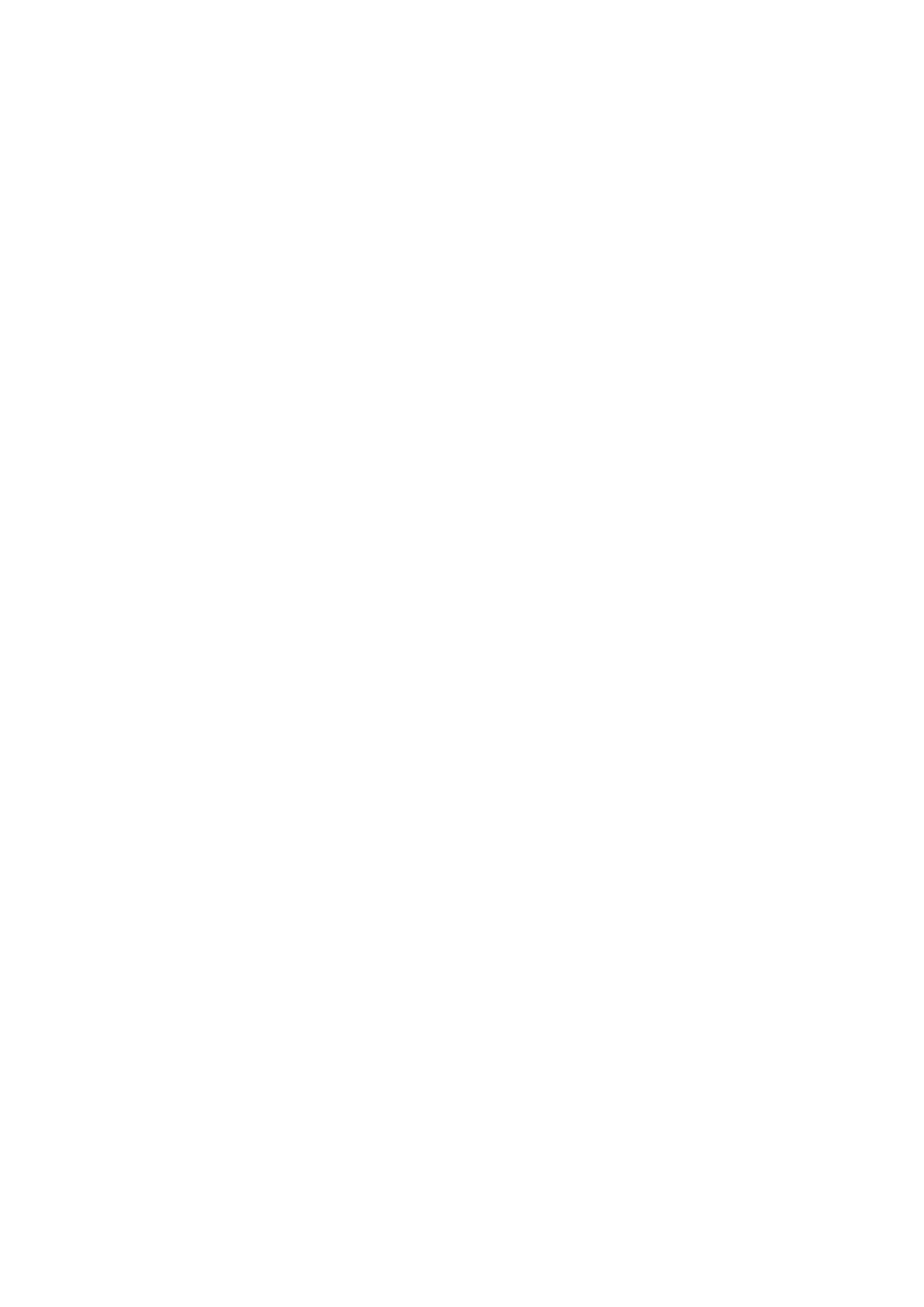# <span id="page-7-0"></span>**1** Introduction

1. The Regulatory Reform Committee's role in the making of Legislative Reform Orders is to assess whether the proposals made in such Orders meet the statutory conditions required of an Order under the Legislative and Regulatory Reform Act 2006<sup>1</sup> ('the 2006 Act'), and to examine the proposals against criteria set out in the Standing Orders of the House.<sup>2</sup>

2. The Committee is also required to consider the Minister's recommendation as to the approval procedure which should apply to the Order and to report to the House any recommendation that a different procedure should apply.

### **Background**

3. The Draft Legislative Reform (Horseracing Betting Levy) Order 2018 ('the draft Order) was laid before the House on 9 October by the Department for Digital, Media, Culture and Sport ('the Department').<sup>3</sup> It was accompanied by an explanatory document.<sup>4</sup> The Department has also provided the Committee with a copy of responses to its 2017–18 consultation on using a Legislative Reform Order to reform the Horseracing Betting Levy<sup>5</sup> and a *De Minimis* Assessment of the draft Order.6

4. The purpose of the draft Order is to transfer responsibility for the assessment, collection and enforcement of the Horseracing Betting Levy ('the Levy') to the Gambling Commission and to transfer responsibility for the use of Levy funds to a new body to be designated by the Secretary of State for Digital, Culture, Media and Sport. The transfer of these responsibilities will result in the closure of the Horseracing Betting Levy Board ('the Levy Board') and the Levy Appeals Tribunals.

5. The draft Order is intended to be made under section 1 of the 2006 Act, which allows a Minister to make provision by order to remove or reduce any burden resulting directly or indirectly from legislation.7

### **Parliamentary procedure**

6. The Minister recommended that the draft Order be subject to the affirmative procedure. The House of Lords Delegated Powers and Regulatory Reform Committee considered the draft Order on 6 November and recommended that, owing to "concerns in relation to aspects of the 2006 Act tests and also to the overarching test of 'appropriateness'", the draft Order should be subject to the super-affirmative procedure.<sup>8</sup> Accordingly, the scrutiny period in both Houses was extended to 12 December. Under the super-affirmative procedure, the Committees will report on the draft Orders, after which Ministers must

<sup>1</sup> [Legislative and Regulatory Reform Act 2006](https://www.legislation.gov.uk/ukpga/2006/51/contents)

<sup>2</sup> Standing Orders of the House of Commons - Public Business 2018, [SO No. 141](https://www.publications.parliament.uk/pa/cm201719/cmstords/1020/so_1020_180501.pdf) and [SO No. 151 \(1\)](https://www.publications.parliament.uk/pa/cm201719/cmstords/1020/so_1020_180501.pdf)

<sup>3</sup> [Draft Legislative Reform \(Horseracing Betting Levy\) Order 2018](https://www.legislation.gov.uk/ukdsi/2018/9780111173084/pdfs/ukdsi_9780111173084_en.pdf)

<sup>4</sup> [Explanatory Document for the draft Legislative Reform \(Horseracing Betting Levy\) Order 2018](https://www.legislation.gov.uk/ukdsi/2018/9780111173084/pdfs/ukdsiem_9780111173084_en.pdf)

<sup>5</sup> Department for Digital, Culture, Media and Sport, [Responses to the consultation on the use of a Legislative](https://assets.publishing.service.gov.uk/government/uploads/system/uploads/attachment_data/file/747276/Final_Levy_consultation_responses.zip)  [Reform Order to reform the administration of the Horserace Betting Levy](https://assets.publishing.service.gov.uk/government/uploads/system/uploads/attachment_data/file/747276/Final_Levy_consultation_responses.zip) (9 October 2018)

<sup>6</sup> [De Minimis Assessment of the draft Legislative Reform \(Horseracing Betting Levy\) Order 2018](https://www.legislation.gov.uk/ukia/2018/128/pdfs/ukia_20180128_en.pdf)

<sup>7</sup> Legislative and Regulatory Reform Act 2006, [Section 1](https://www.legislation.gov.uk/ukpga/2006/51/section/1)

<sup>8</sup> House of Lords, Draft Legislative Reform (Horseracing Betting Levy) Order 2018, Thirty-Eighth Report of the Delegated Powers and Regulatory Reform Committee, Session 2017–19, [HL Paper 219,](https://publications.parliament.uk/pa/ld201719/ldselect/lddelreg/219/219.pdf) Para 7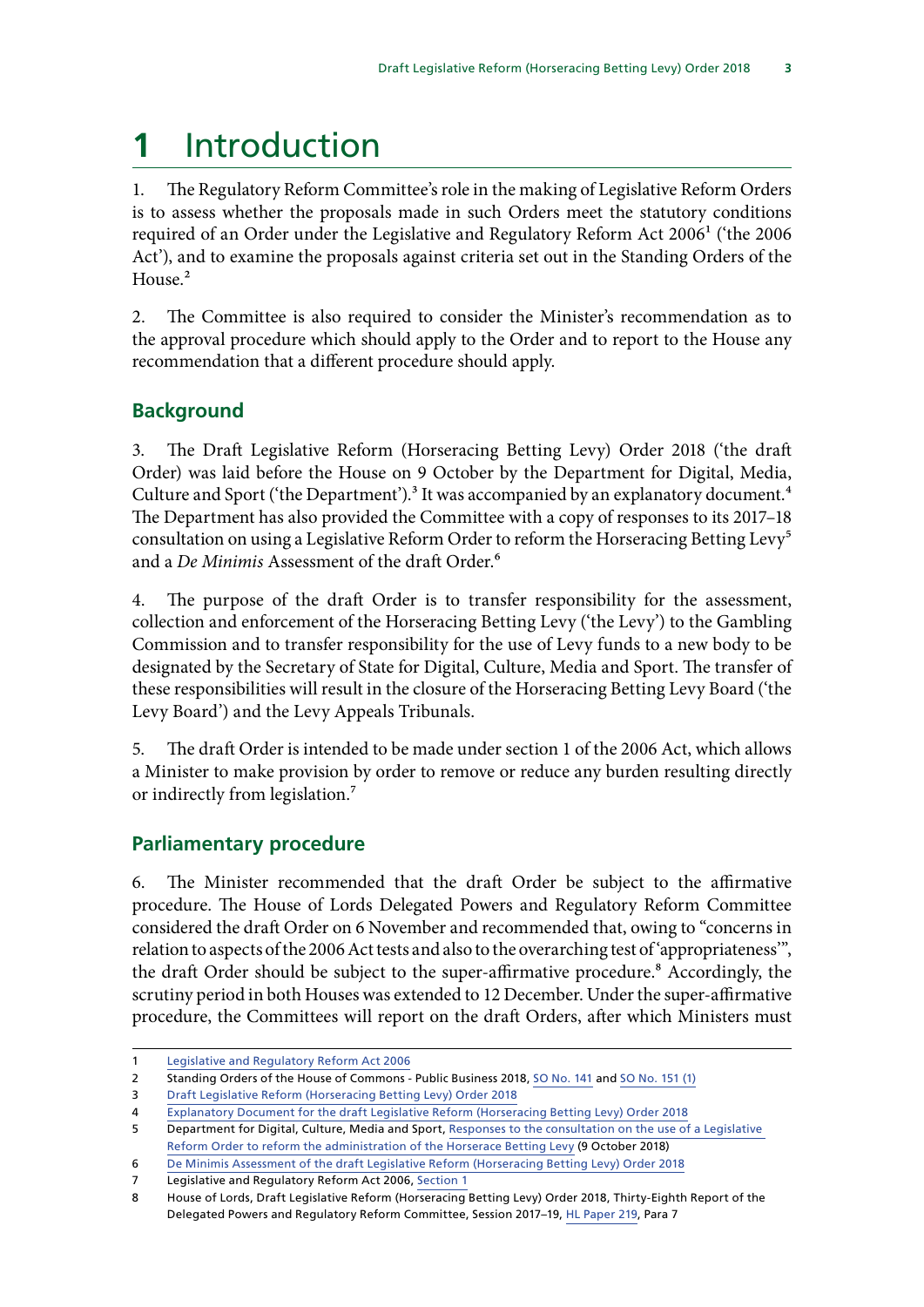consider any representations received before deciding whether to proceed with the draft Order and whether to make any material changes to it before it is re-laid before the House. The Committee will then issue a further report with a final opinion on the Government's proposals.9

7. To inform our report, the Committee met concurrently with the House of Lords Delegated Powers and Regulatory Reform Committee. The Committees together took evidence from Lord Lipsey and from Mims Davies MP, Parliamentary Under-Secretary of State at the Department for Digital, Culture, Media and Sport and officials from the Department. Both Lord Lipsey and the Minister have submitted further written evidence to both Committees.<sup>10</sup> We welcome the opportunity for bicameral working to better inform the scrutiny of the proposed measure, and are grateful to members of the Lords Committee, their clerks and advisers for facilitating this novel approach. We hope to continue working with the Lords Committee on draft Orders and other issues of commons interest in the future.

<sup>9</sup> Legislative and Regulatory Reform Act 2006, [Section 18](https://www.legislation.gov.uk/ukpga/2006/51/section/18)

<sup>10</sup> Lord Lipsey [\(HBL0001](http://data.parliament.uk/WrittenEvidence/CommitteeEvidence.svc/EvidenceDocument/Regulatory%20Reform%20Committee/Draft%20Legislative%20Reform%20Horseracing%20Betting%20Levy%20Order%202018/written/93161.html)), Department for Digital, Culture, Media and Sport [\(HBL0002\)](http://data.parliament.uk/WrittenEvidence/CommitteeEvidence.svc/EvidenceDocument/Regulatory%20Reform%20Committee/Draft%20Legislative%20Reform%20Horseracing%20Betting%20Levy%20Order%202018/written/93274.html).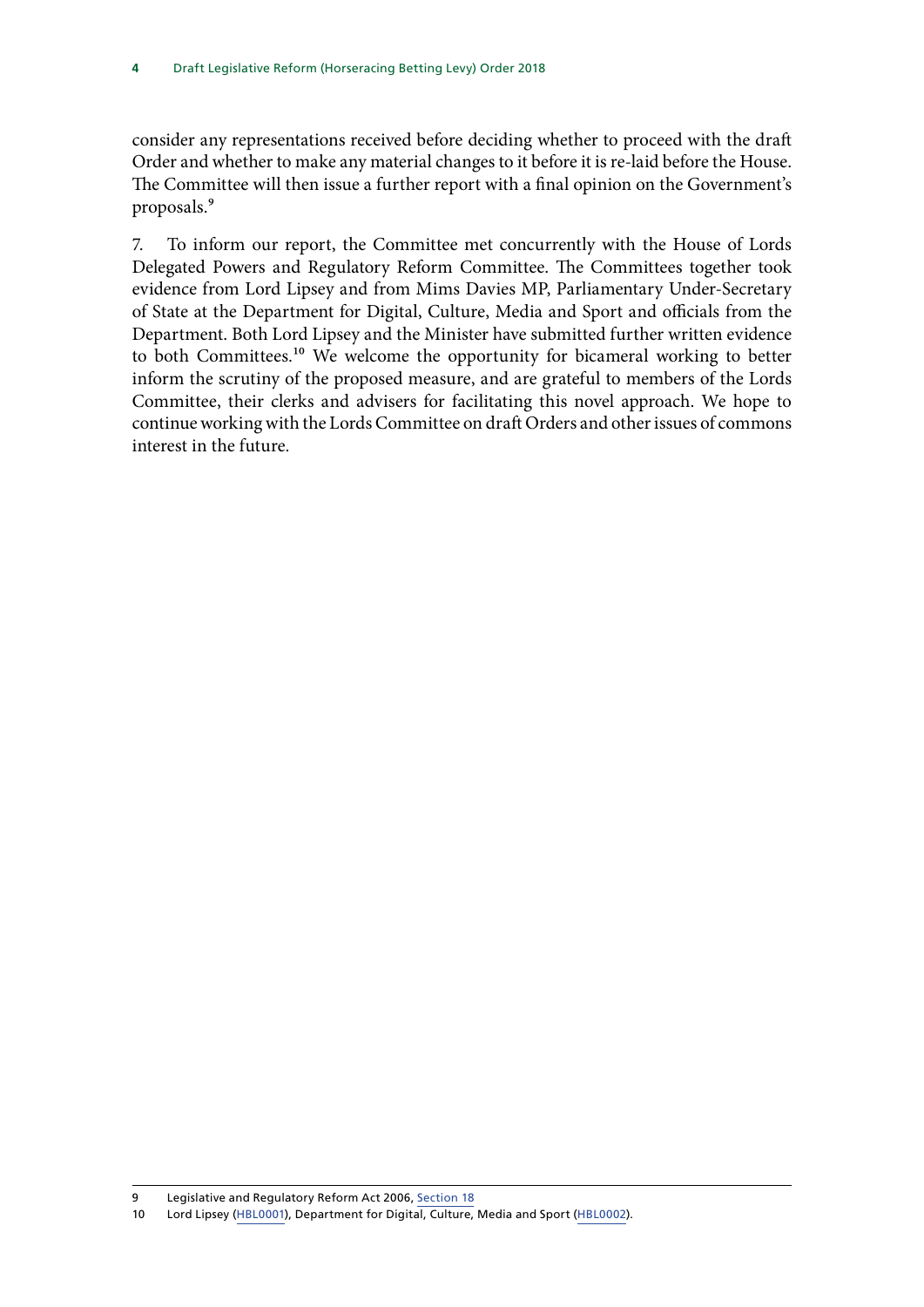## <span id="page-9-0"></span>**2** Description of the draft Order

8. Horseracing is the second largest sport in Great Britain, in terms of attendance, revenue generated, and the number of people employed in the industry.<sup>11</sup> The industry supports more than 17,000 jobs in the economy, primarily in rural areas, and generates more than  $£300$  million in tax revenue.<sup>12</sup> The Government describes the UK's position in the sport as 'world-leading'<sup>13</sup> and acknowledges the estimated £3.45 billion contribution the sport makes to the wider economy, with more than £1.1 billion of direct expenditure recorded in 2013.14

9. The Horseracing Betting Levy Board was established by the Betting Levy Act 1961 and continues to operate under the terms of the Betting, Gaming and Lotteries Act 1963 ('the 1963 Act). It has a statutory duty to collect a levy from bookmakers engaged in the horseracing industry, and to apply the funds in pursuit of one or more of the following causes:

- the improvement of breeds of horses;
- the advancement or encouragement of veterinary science or veterinary education;
- the improvement of horseracing.<sup>15</sup>

Around 90 per cent of Levy funds are used for the improvement of horseracing, of which 70 per cent is used to contribute to prize money for horseracing  $(£48.43$  million in 2016/17).<sup>16</sup>

10. The Horseracing Betting Levy Regulations 2017 ('the 2017 regulations') established a fixed levy of 10 per cent of leviable bet profits which exceed £500,000, ending the previous annual setting of the Levy via a Bookmakers' Committee or by the Secretary of State when agreement between the Bookmakers' Committee and the Levy Board could not be reached. The 2017 regulations also extended the coverage of the Levy to include bookmakers based offshore, who were not covered by the 1963 Act and had grown significantly since the advent of online gambling.<sup>17</sup> In its explanatory memorandum to the 2017 regulations the Government confirmed these changes were the first phase of reform of the Levy and that abolition of the Board was intended to be enacted through a Legislative Reform Order.<sup>18</sup>

11. The draft Order proposes to transfer responsibility for the assessment, collection and enforcement of the Levy from the Levy Board to the Gambling Commission, a nondepartmental public body also sponsored by the Department. The Commission is the statutory regulator for gambling across the United Kingdom.<sup>19</sup> In making the case for this

<sup>11</sup> Written evidence to the House of Lords Delegated Powers and Regulatory Reform Committee from the [British Horseracing Authority, Racecourse Association and the Horsemen's Group,](https://hopuk-my.sharepoint.com/personal/sneddonb_parliament_uk/Documents/RRC/Draft%20Legislative%20Reform%20(Horseracing%20Betting%20Levy)%20Order%202018,%20Thirty-Eighth%20Report%20of%20the%20Delegated%20Powers%20and%20Regulatory%20Reform%20Committee,%20Session%202017-19,%20HL%20Paper%20219) Draft Legislative Reform (Horseracing Betting Levy) Order 2018, Thirty-Eighth Report of the Delegated Powers and Regulatory Reform Committee, Session 2017–19, p1. The Horseracing Betting Levy does not extend to Northern Ireland.

<sup>12</sup> [Q28](http://data.parliament.uk/writtenevidence/committeeevidence.svc/evidencedocument/regulatory-reform-committee/draft-legislative-reform-horseracing-betting-levy-order-2018/oral/92693.html) [Mims Davies MP], and Written evidence to the House of Lords Delegated Powers and Regulatory Reform Committee from the [British Horseracing Authority, Racecourse Association and the Horsemen's Group](https://hopuk-my.sharepoint.com/personal/sneddonb_parliament_uk/Documents/RRC/Draft%20Legislative%20Reform%20(Horseracing%20Betting%20Levy)%20Order%202018,%20Thirty-Eighth%20Report%20of%20the%20Delegated%20Powers%20and%20Regulatory%20Reform%20Committee,%20Session%202017-19,%20HL%20Paper%20219) as above.

<sup>13</sup> [Q28](http://data.parliament.uk/writtenevidence/committeeevidence.svc/evidencedocument/regulatory-reform-committee/draft-legislative-reform-horseracing-betting-levy-order-2018/oral/92693.html) [Mims Davies MP], and [Explanatory Document for the draft Legislative Reform \(Horseracing Betting Levy\)](https://www.legislation.gov.uk/ukdsi/2018/9780111173084/pdfs/ukdsiem_9780111173084_en.pdf)  [Order 2018,](https://www.legislation.gov.uk/ukdsi/2018/9780111173084/pdfs/ukdsiem_9780111173084_en.pdf) p4

<sup>14</sup> Deloitte, [Economic impact of British Racing for the British Horseracing Authority](https://www2.deloitte.com/content/dam/Deloitte/uk/Documents/sports-business-group/deloitte-uk-economic-impact-british-racing-2013.pdf) (11 June 2013), pp 1–2

<sup>15</sup> Horseracing Betting Levy Board, [Background and Statutory Responsibilities](https://www.hblb.org.uk/page/1) (accessed 26 October 2018)

<sup>16</sup> [Explanatory Document](https://www.legislation.gov.uk/ukdsi/2018/9780111173084/pdfs/ukdsiem_9780111173084_en.pdf), p11 and Horseracing Betting Levy Board, [Annual Report and Accounts 2016 - 17](https://www.hblb.org.uk/documents/Executive/HBLB%20Annual%20Report%202016-2017.pdf), HC 98,  $p13$ 

<sup>17</sup> [Explanatory Memorandum for the Horseracing Betting Levy Regulations 2017,](https://www.legislation.gov.uk/ukdsi/2017/9780111155530/pdfs/ukdsiem_9780111155530_en.pdf) p3

<sup>18</sup> [Explanatory Memorandum for the Horseracing Betting Levy Regulations 2017,](https://www.legislation.gov.uk/ukdsi/2017/9780111155530/pdfs/ukdsiem_9780111155530_en.pdf) p6

<sup>19</sup> [Explanatory Document](https://www.legislation.gov.uk/ukdsi/2018/9780111173084/pdfs/ukdsiem_9780111173084_en.pdf), p6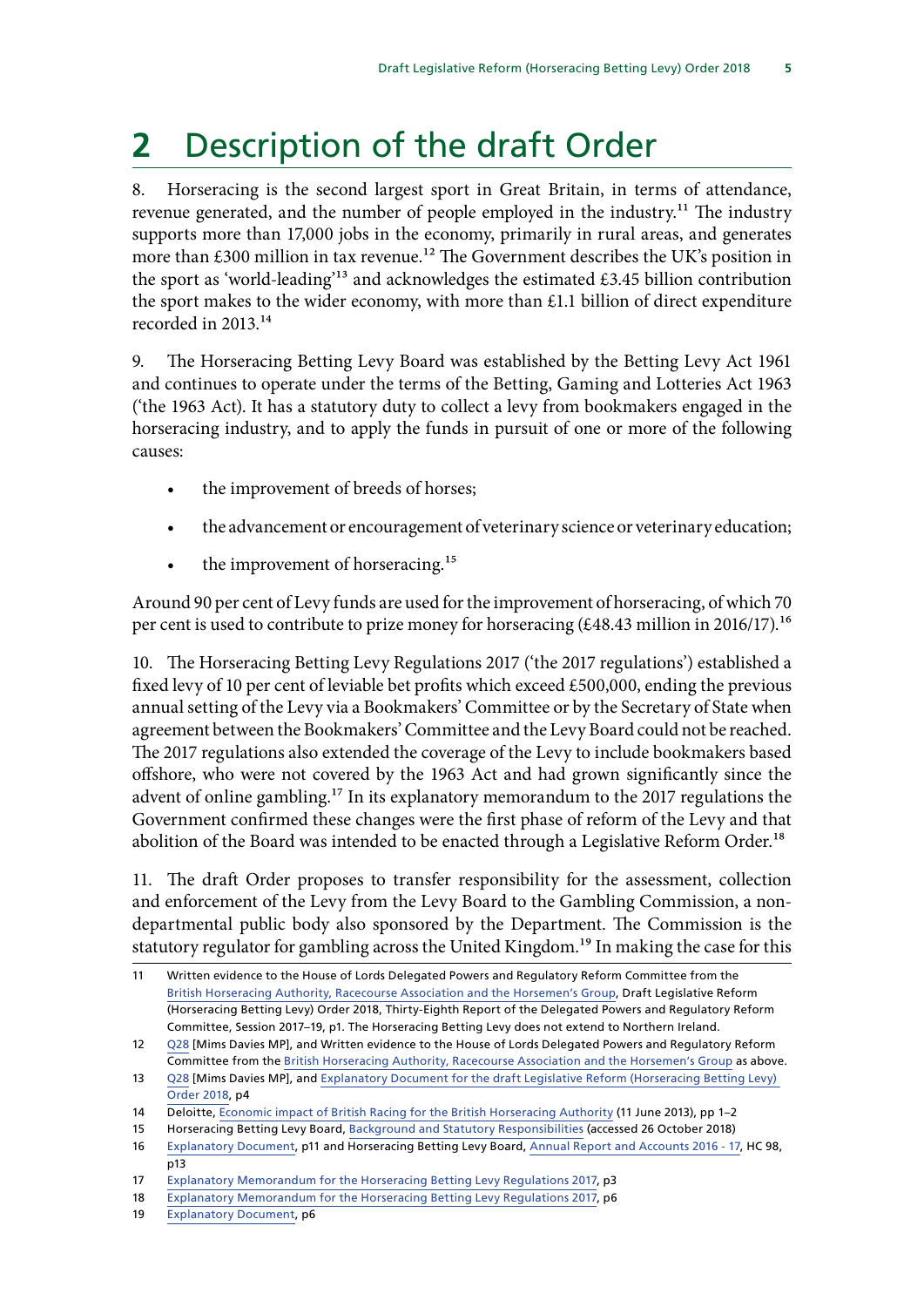policy change and for the pursuance of a Legislative Reform Order, the Government argues the transfer of responsibility to the Gambling Commission will reduce administrative burdens on those businesses who currently pay and provide information to both the Levy Board and the Commission.<sup>20</sup> The Government has not provided any assessment of potential financial savings that will be made as a result of this administrative change in either the explanatory document or the *De Minimis* Assessment, but claims that "[d]ue to the inherently uncertain nature of forecasts it is difficult to accurately predict exactly what the difference will be between [the Levy Board]'s annual cost and the annual cost for the Gambling Commission."21

12. The draft Order proposes to remove responsibility for the expenditure and distribution of the Levy (described by the Government as 'administering') from the Levy Board and grant the Secretary of State powers to designate a new body for such a purpose. The draft Order will also grant the Secretary of State powers to suspend payments to the body, review its status and ultimately to remove its designation and appoint a new body if required. The designated body is required to represent one or more of the following groups:

- i) persons involved in horse racing;
- ii) persons involved in veterinary science;
- iii) persons involved in veterinary education;
- iv) persons involved in the breeding of horses;

and to command the confidence of all those groups.<sup>22</sup> The Secretary of State may, but is not required to, consult these groups in their designation decision.<sup>23</sup> The Government has indicated it is minded to designate a body being established by the racing industry,  $24$ the Racing Authority.<sup>25</sup> The Racing Authority currently exists in a shadow form, with a Chair and Members appointed by the industry.<sup>26</sup> The existing Levy Board comprises two appointees of the Secretary of State, three appointees of the Jockey Club (currently held by the three members of the tripartite British racing group) and an appointee of the Association of British Bookmakers and Remote Gambling Association.<sup>27</sup> Should the draft Order be made and the Racing Authority be designated, Government appointees and an appointee from the gambling industry would no longer be formally represented. This issue is considered later in the Committee's report.<sup>28</sup> As with the transfer of powers to the Gambling Commission, the Government has been unable to provide an accurate estimate of the difference in costs between the Levy Board and the new designated authority; however, a combination of the estimated costs for both the Gambling Commission and the Racing Authority gives an estimated annual saving of  $\text{\pounds}240,000$ <sup>29</sup>

<sup>20</sup> As above.

<sup>21</sup> [De Minimis Assessment of the draft Legislative Reform \(Horseracing Betting Levy\) Order 2018](https://www.legislation.gov.uk/ukia/2018/128/pdfs/ukia_20180128_en.pdf)*,* p9

<sup>22</sup> [Draft Legislative Reform \(Horseracing Betting Levy\) Order 2018,](https://www.legislation.gov.uk/ukdsi/2018/9780111173084/pdfs/ukdsi_9780111173084_en.pdf) p1

<sup>23</sup> As above.

<sup>24</sup> Represented by the tripartite structure of the British Horseracing Authority, the Racecourse Association and the Horsemen's Group.

<sup>25</sup> [Explanatory Document](https://www.legislation.gov.uk/ukdsi/2018/9780111173084/pdfs/ukdsiem_9780111173084_en.pdf) pp 7–8

<sup>26</sup> ["Racing Authority agreed by the sports' leaders"](https://www.britishhorseracing.com/press_releases/racing-authority-agreed-sports-leaders/), British Horseracing Authority Press Notice, 8 June 2018

<sup>27</sup> Horseracing Betting Levy Board, [Board Members](https://www.hblb.org.uk/page/15) (accessed 26 October 2018)

<sup>28</sup> See Chapter 3, criterion F

<sup>29</sup> [De Minimis Assessment of the draft Legislative Reform \(Horseracing Betting Levy\) Order 2018](https://www.legislation.gov.uk/ukia/2018/128/pdfs/ukia_20180128_en.pdf), p9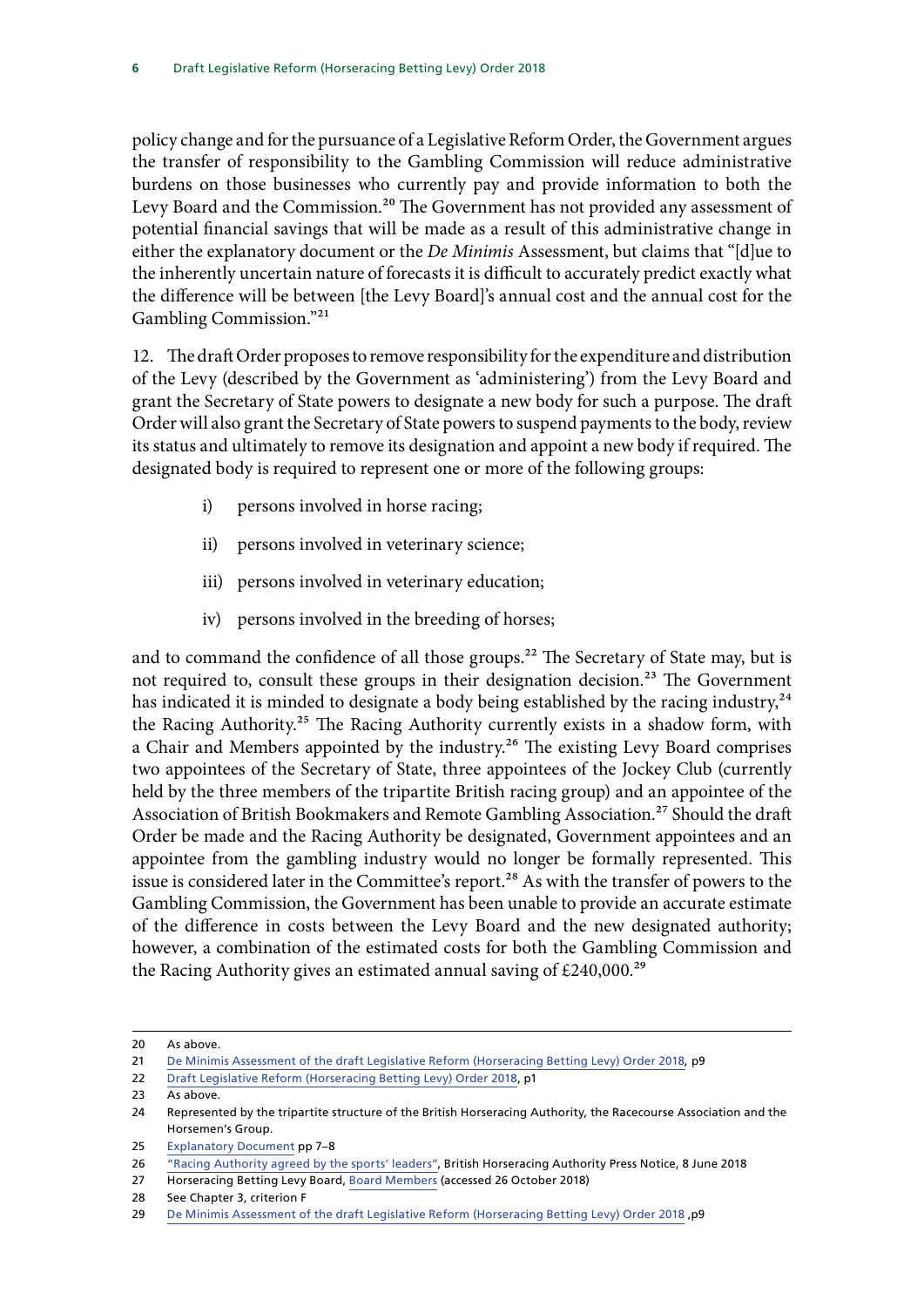13. If approved, the proposed reforms will take effect in April 2019. This would involve the closure of the Levy Board, the Horserace Betting Levy Appeal Tribunal for England and Wales and the Horserace Betting Levy Appeal Tribunal for Scotland, and remove Government involvement from decisions in relation to Levy application decisions.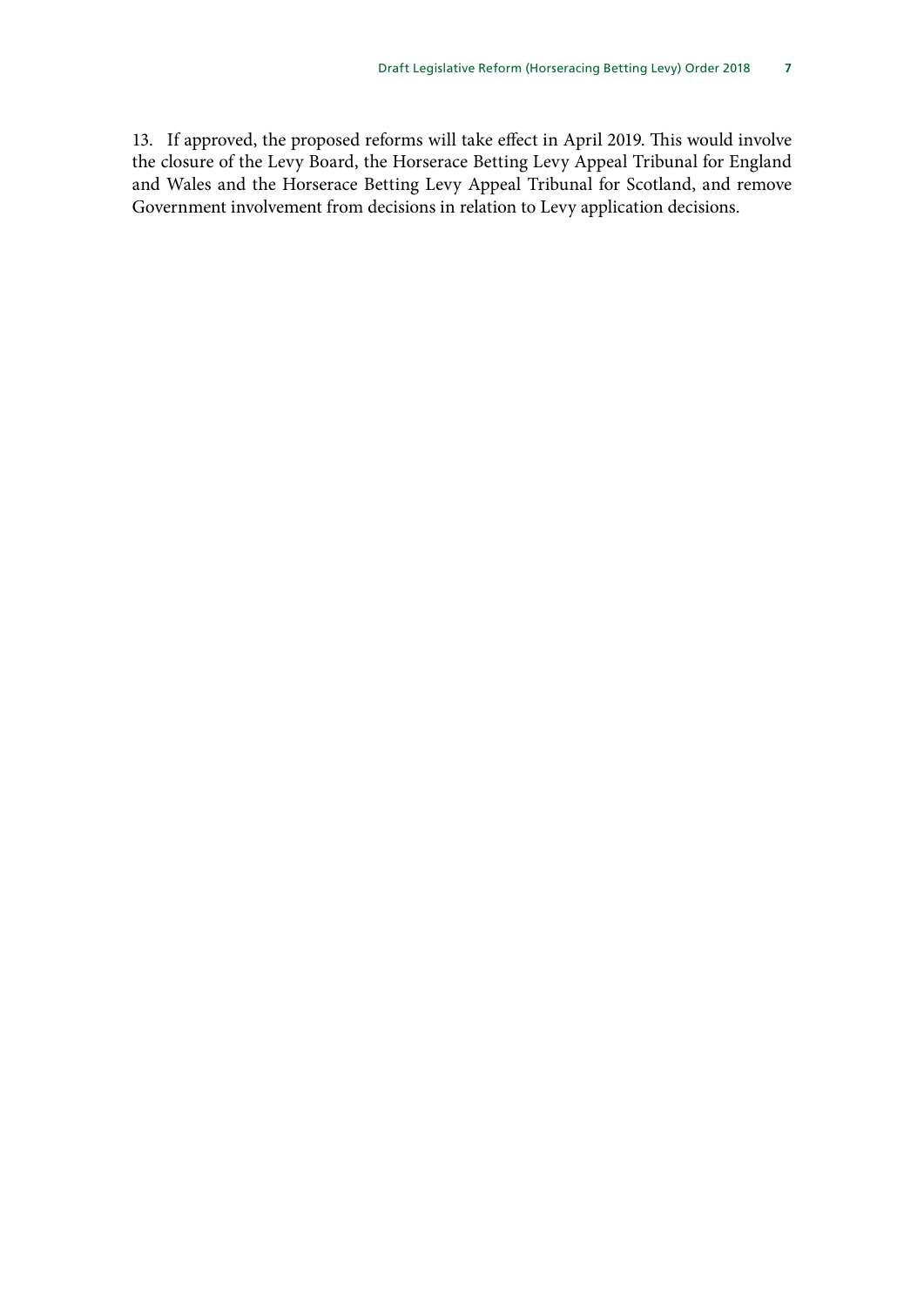# <span id="page-12-0"></span>**3** Assessment of the draft Order

14. In this section, we assess the draft Order against the criteria set out in the Standing Orders of the House. We make no assessment of the policy within the draft Order other than where it intersects with the prescribed criteria.

### *A: Appears to make an inappropriate use of delegated legislation*

15. Within the changes made by the draft Order, the proposal to move the collection of the Levy from the Levy Board, established in primary legislation, to the Gambling Commission is a novel use of delegated legislation. While the express powers being delegated to the Gambling Commission to assess, collect and enforce a tax using civil proceedings do not trigger the statutory bar to imposing, abolishing or varying any tax via Legislative Reform Order set out in Section 5 of the 2006 Act,<sup>30</sup> we are concerned that the draft Order is seeking to alter fiscal provisions by delegated rather than primary legislation. As Lord Lipsey set out in his evidence to us, in other cases of tax collection outside HMRC "the fundamental powers for that derive from statute".<sup>31</sup> The Minister told the Committees that she did not believe the Levy amounted to taxation;<sup>32</sup> however, we do not agree with this assessment of a state mandated compulsory levy on business with statutory purposes for its application.<sup>33</sup>

16. The Gambling Commission is not currently responsible for the assessment, collection and enforcement of a tax. We invited the Minister to provide us with a precedent for such a change;<sup>34</sup> however, her subsequent written evidence to the Committee relied upon the Social Security Contributions (Transfer of Functions, etc.) (Northern Ireland) Order 1999, $35$  which transferred the administering between two existing Government bodies and was pursuant to an Act explicitly granting powers for this purpose.<sup>36</sup> We do not agree that this is a suitable comparison with a Legislative Reform Order and **we consider that such a change to the responsibilities of the Gambling Commission would best be made by primary legislation.**

17. In its 2017–18 consultation, the Government noted its intention since 2016 to transfer responsibility for the Levy expenditure and distribution from the Levy Board to the horseracing industry.<sup>37</sup> The draft Order does not propose to transfer this power directly, but instead gives the Secretary of State a power to designate a body for the purpose of administering the Levy. The explanatory document provided to the Committee sets out that the intention is still for designation to be given to the horseracing industry and its proposed new Racing Authority.<sup>38</sup> In granting the power for the Secretary of State to

<sup>30</sup> Legislative and Regulatory Reform Act 2006, [Section 5](https://www.legislation.gov.uk/ukpga/2006/51/section/5)

<sup>31</sup> [Qq8–9](http://data.parliament.uk/writtenevidence/committeeevidence.svc/evidencedocument/regulatory-reform-committee/draft-legislative-reform-horseracing-betting-levy-order-2018/oral/92693.html) [Lord Lipsey]

<sup>32</sup> [Q75](http://data.parliament.uk/writtenevidence/committeeevidence.svc/evidencedocument/regulatory-reform-committee/draft-legislative-reform-horseracing-betting-levy-order-2018/oral/92693.html) [Mims Davies MP]

<sup>33</sup> [Draft Legislative Reform \(Horseracing Betting Levy\) Order 2018,](https://www.legislation.gov.uk/ukdsi/2018/9780111173084/pdfs/ukdsi_9780111173084_en.pdf) p8

<sup>34</sup> [Q75](http://data.parliament.uk/writtenevidence/committeeevidence.svc/evidencedocument/regulatory-reform-committee/draft-legislative-reform-horseracing-betting-levy-order-2018/oral/92693.html) [Mims Davies MP]

<sup>35</sup> Department for Digital, Culture, Media and Sport ([HBL0002](http://data.parliament.uk/WrittenEvidence/CommitteeEvidence.svc/EvidenceDocument/Regulatory%20Reform%20Committee/Draft%20Legislative%20Reform%20Horseracing%20Betting%20Levy%20Order%202018/written/93274.html)); and, Social Security Contributions (Transfer of Functions, etc.) (Northern Ireland) Order 1999 [\(SI 1999/671\)](https://www.legislation.gov.uk/uksi/1999/671/contents/made)

<sup>36</sup> Social Security Contributions (Transfer of Functions, etc.) Act 1999, [section 24](https://www.legislation.gov.uk/ukpga/1999/2/section/24)

<sup>37</sup> Department for Digital, Culture, Media and Sport, [Consultation on the use of a Legislative Reform Order to](https://assets.publishing.service.gov.uk/government/uploads/system/uploads/attachment_data/file/670360/Consultation_on_the_use_of_a_Legislative_Reform_Order_to_reform_the_administration_of_the_Horserace_Betting_Levy.pdf)  [reform the administration of the Horseracing Betting Levy](https://assets.publishing.service.gov.uk/government/uploads/system/uploads/attachment_data/file/670360/Consultation_on_the_use_of_a_Legislative_Reform_Order_to_reform_the_administration_of_the_Horserace_Betting_Levy.pdf), (December 2017), p17

<sup>38</sup> [Explanatory Document](https://www.legislation.gov.uk/ukdsi/2018/9780111173084/pdfs/ukdsiem_9780111173084_en.pdf%20p13), pp 7–8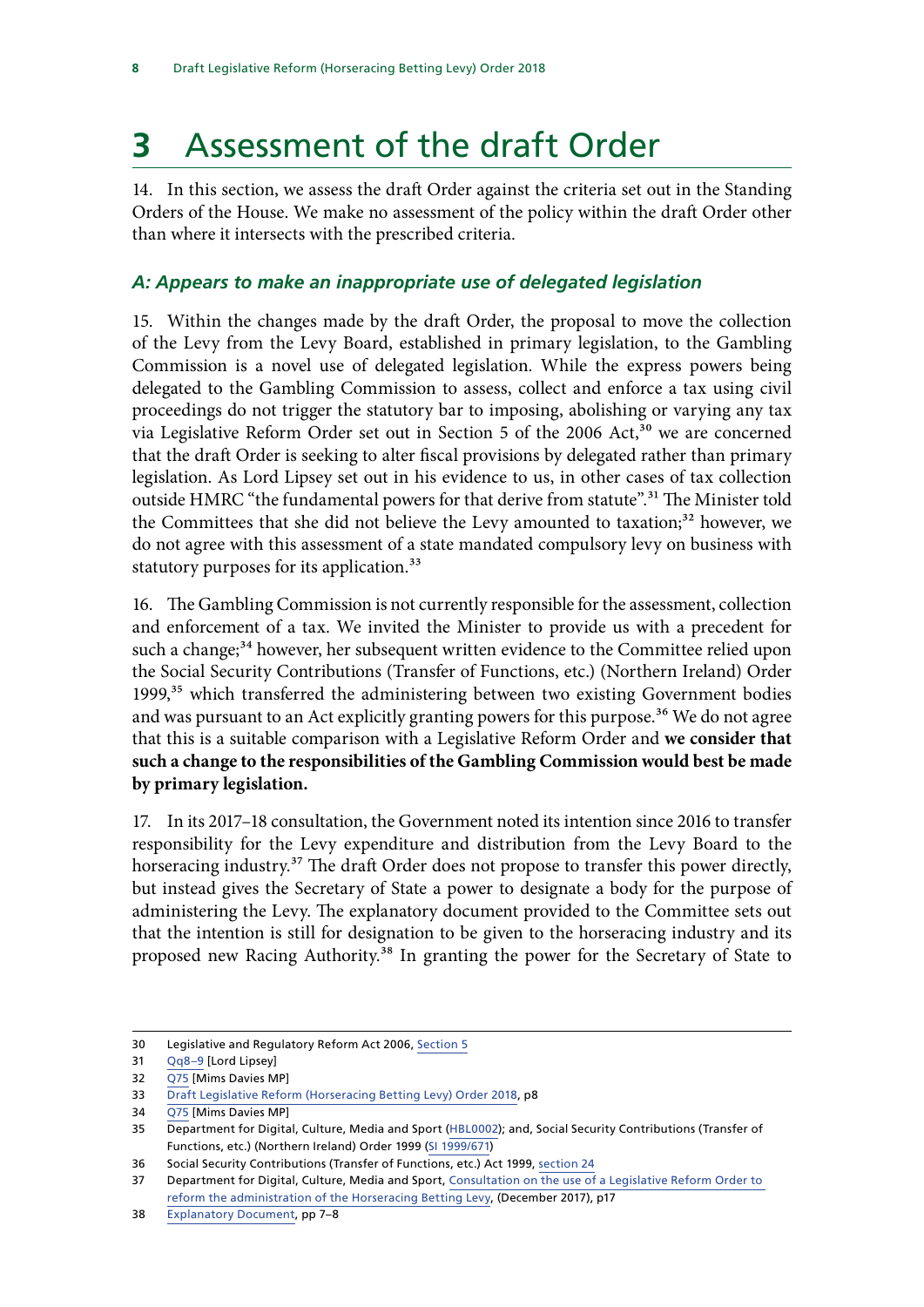<span id="page-13-0"></span>designate an industry body, rather than an arms-length body such as the Levy Board or the Gambling Commission, the draft Order would have the effect of granting the Secretary of State power to privatise the administering of the proceeds of taxation.

18. The Government's guidance on Legislative Reform Orders sets out that "[f]or highly contentious and political matters primary legislation remains the best option."<sup>39</sup> While we accept that this proposal has been the subject of public consultation, the use of a draft Order to achieve the policy goal limits the degree of scrutiny available to both Houses and the possibility of amending the proposals. The draft Order, as presented, also makes a significant number of amendments to primary legislation.

19. **The transfer of tax collecting powers and the privatisation of the administering of the Levy are politically significant and are therefore an inappropriate use of a Legislative Reform Order. We conclude that such a measure would be best proceeded with by primary rather than delegated legislation.**

### *B: Serves the purpose of removing or reducing a burden, or the overall burdens, resulting directly or indirectly for any person from any legislation (in respect of a draft order under section 1 of the Act)*

20. The Government has proposed these legislative changes be made by Legislative Reform Order on the basis that they remove financial burdens and administrative inconveniences under the terms of section 1 of the 2006 Act. On the transfer of powers to the Gambling Commission, the Government considers a range of opportunities in its explanatory document, including the potential for the removal of duplication in reporting requirements, the Gambling Commission being "well-placed" to reduce reporting requirements for bookmakers, and the potential for the Gambling Commission to be able to identify bookmakers not required to pay the Levy.<sup>40</sup> The *De Minimis* Assessment of the draft Order does not provide any quantifiable improvements for the gambling industry or the operation of the Levy from this measure, but repeats the potential nonquantifiable benefits in the explanatory document.41 From the information provided by the Government, it is not clear that this part of the draft Order will necessarily serve the purpose of removing or reducing burdens, and any potential savings are most likely to fall with the Gambling Commission rather than reduce a burden on business.

21. On the removal of the power to administer the Levy from the Levy Board and the granting of the power of the Secretary of State to designate a new body, the Government has indicated it expects a marginal increase in the amount of money available to grant from the Levy as a result.<sup>42</sup> The Government has estimated that up to £240,000 extra may be made available for Levy funds as a result of administrative savings from the transfer to the proposed Racing Authority.<sup>43</sup> As with the transfer of powers to the Gambling Commission, the Government does also identify non-quantifiable and potential indirect savings, such as a suggestion that "an increase in prize money will attract larger field sizes,

<sup>39</sup> Department for Business, Innovation and Skills, [Legislative Reform Orders: Guide for Policy Officials](https://assets.publishing.service.gov.uk/government/uploads/system/uploads/attachment_data/file/523914/bis-16-223-lro-guide-policy-officials.pdf) (May 2016), p7

<sup>40</sup> [Explanatory Document](https://www.legislation.gov.uk/ukdsi/2018/9780111173084/pdfs/ukdsiem_9780111173084_en.pdf), pp 9–10

<sup>41</sup> [De Minimis Assessment of the draft Legislative Reform \(Horseracing Betting Levy\) Order 2018](https://www.legislation.gov.uk/ukia/2018/128/pdfs/ukia_20180128_en.pdf)*,* pp 10–11

<sup>42</sup> [De Minimis Assessment of the draft Legislative Reform \(Horseracing Betting Levy\) Order 2018](https://www.legislation.gov.uk/ukia/2018/128/pdfs/ukia_20180128_en.pdf)*,* p10

<sup>43</sup> [Explanatory Document](https://www.legislation.gov.uk/ukdsi/2018/9780111173084/pdfs/ukdsiem_9780111173084_en.pdf%20p13), p13 and De Minimis Assessment of the draft Legislative Reform (Horseracing Betting [Levy\) Order 2018](https://www.legislation.gov.uk/ukia/2018/128/pdfs/ukia_20180128_en.pdf)*,* p14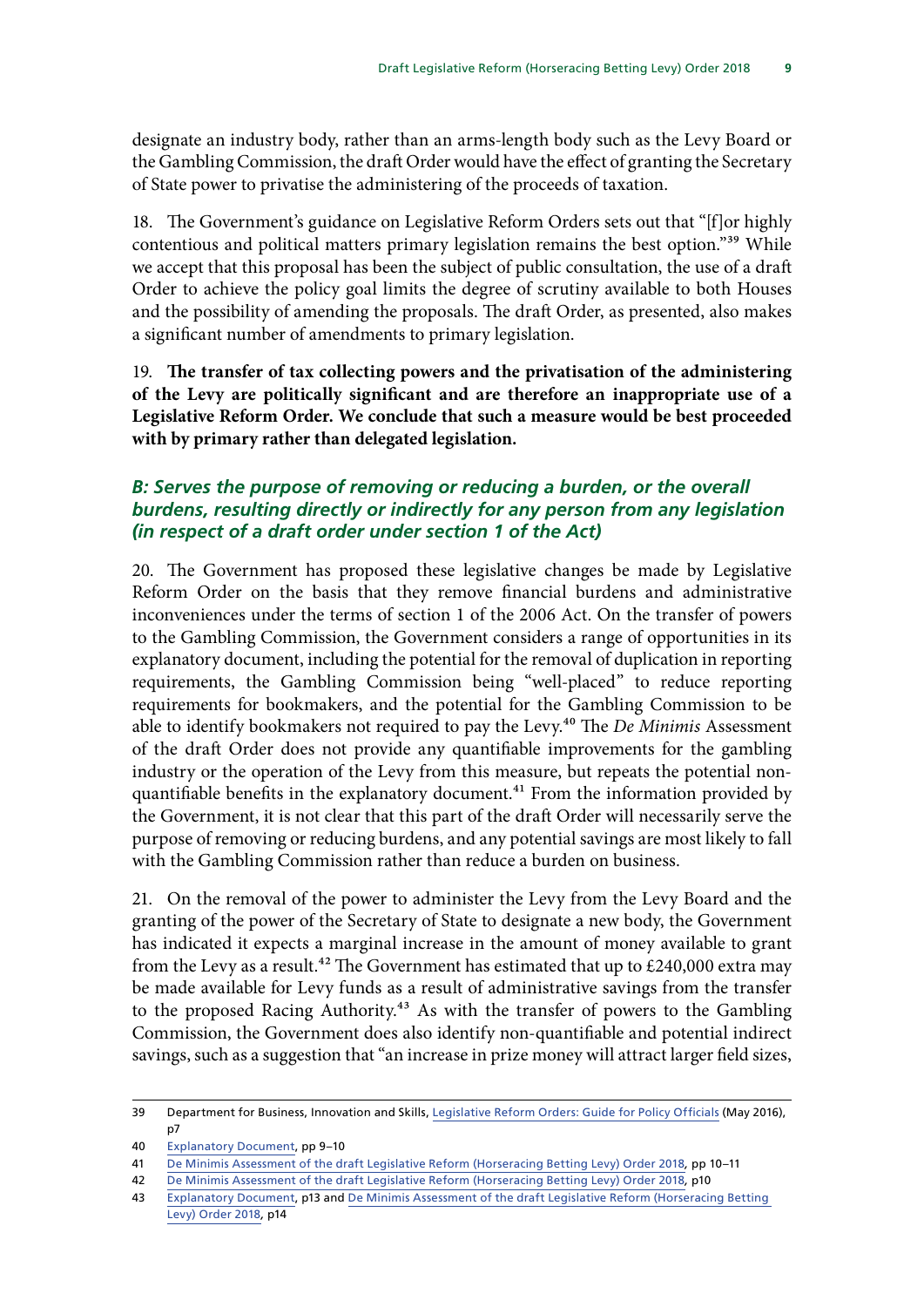<span id="page-14-0"></span>which supports a more profitable betting market."44 In the Government's *De Minimis*  Assessment, they note these figures are predicated on acceptance of the figures provided by the shadow Racing Authority, a lack of comparable data from the current Levy Board and a decision not to reflect potential savings identified by the current Levy Board for retaining the status quo.<sup>45</sup> In her evidence to us, the Minister noted that no comparison was made because the Racing Authority had not set out potential savings .<sup>46</sup> As a Legislative Reform Order is predicated on the reduction of burdens, we find it disappointing that such work has not been undertaken to justify the draft Order.

22. The Committees questioned the Minister on the potential for savings and reductions of burdens. While she was optimistic on the potential for savings, she was unable to add to the limited information provided by the Government with the draft Order. The Minister described financial savings as being "a target and an aspiration"47 but the draft Order does not include a target and the Minister did not agree a statutory target was necessary.<sup>48</sup> While the Government has oversight of the Gambling Commission and can intervene in any failures in its arms-length body on the costs of collection of the Levy, the scope for intervention with the new designated authority for the administering of the Levy is limited to the removal of the designation and the designation of a new body, a process which itself could incur further costs.<sup>49</sup>

23. **The Government has not supplied sufficient evidence on the actual benefits of the reforms, or the mechanisms by which the new responsible bodies can be held to account for failing to reduce burdens. We do not agree that this test has been met.**

#### *C: Serves the purpose of securing that regulatory functions are exercised so as to comply with the regulatory principles, as set out in section 2(3) of the Act (in respect of a draft order under section 2 of the Act)*

24. **The draft Order is being made under section 1 of the 2006 Act and so is not required to meet this criterion.**

### *D: Secures a policy objective which could not be satisfactorily secured by non-legislative means*

25. The functions of the Levy Board are set out in primary legislation, including in the Betting, Gaming and Lotteries Act 1963, the Horserace Betting Levy Act 1969, and the Horserace Betting Levy Act 1981. Changes to the administration of the Levy and the abolition of the Levy Board and associated tribunals on the scale can only be made via amendments to this legislation. **We are satisfied that this test has been met.**

### *E: Has an effect which is proportionate to the policy objective*

26. The objective of closing the Levy Board was set out by the Government in 2016 and been the subject of multiple consultations.<sup>50</sup> The closure of the Levy Board, transfer of

- 47 [Q34](http://data.parliament.uk/writtenevidence/committeeevidence.svc/evidencedocument/regulatory-reform-committee/draft-legislative-reform-horseracing-betting-levy-order-2018/oral/92693.html) [Mims Davies MP]
- 48 [Qq35–45](http://data.parliament.uk/writtenevidence/committeeevidence.svc/evidencedocument/regulatory-reform-committee/draft-legislative-reform-horseracing-betting-levy-order-2018/oral/92693.html) [Mims Davies MP]

<sup>44</sup> As above.

<sup>45</sup> [De Minimis Assessment of the draft Legislative Reform \(Horseracing Betting Levy\) Order 2018](https://www.legislation.gov.uk/ukia/2018/128/pdfs/ukia_20180128_en.pdf)*,* pp 14–15

<sup>46</sup> [Qq30–31](http://data.parliament.uk/writtenevidence/committeeevidence.svc/evidencedocument/regulatory-reform-committee/draft-legislative-reform-horseracing-betting-levy-order-2018/oral/92693.html) [Mims Davies MP]; and, Department for Digital, Culture, Media and Sport [\(HBL0002\)](http://data.parliament.uk/WrittenEvidence/CommitteeEvidence.svc/EvidenceDocument/Regulatory%20Reform%20Committee/Draft%20Legislative%20Reform%20Horseracing%20Betting%20Levy%20Order%202018/written/93274.html).

<sup>49</sup> [Q43](http://data.parliament.uk/writtenevidence/committeeevidence.svc/evidencedocument/regulatory-reform-committee/draft-legislative-reform-horseracing-betting-levy-order-2018/oral/92693.html) [Mims Davies MP], and [Draft Legislative Reform \(Horseracing Betting Levy\) Order 2018,](https://www.legislation.gov.uk/ukdsi/2018/9780111173084/pdfs/ukdsi_9780111173084_en.pdf) pp 13–15

<sup>50</sup> [Explanatory Document](https://www.legislation.gov.uk/ukdsi/2018/9780111173084/pdfs/ukdsiem_9780111173084_en.pdf), p14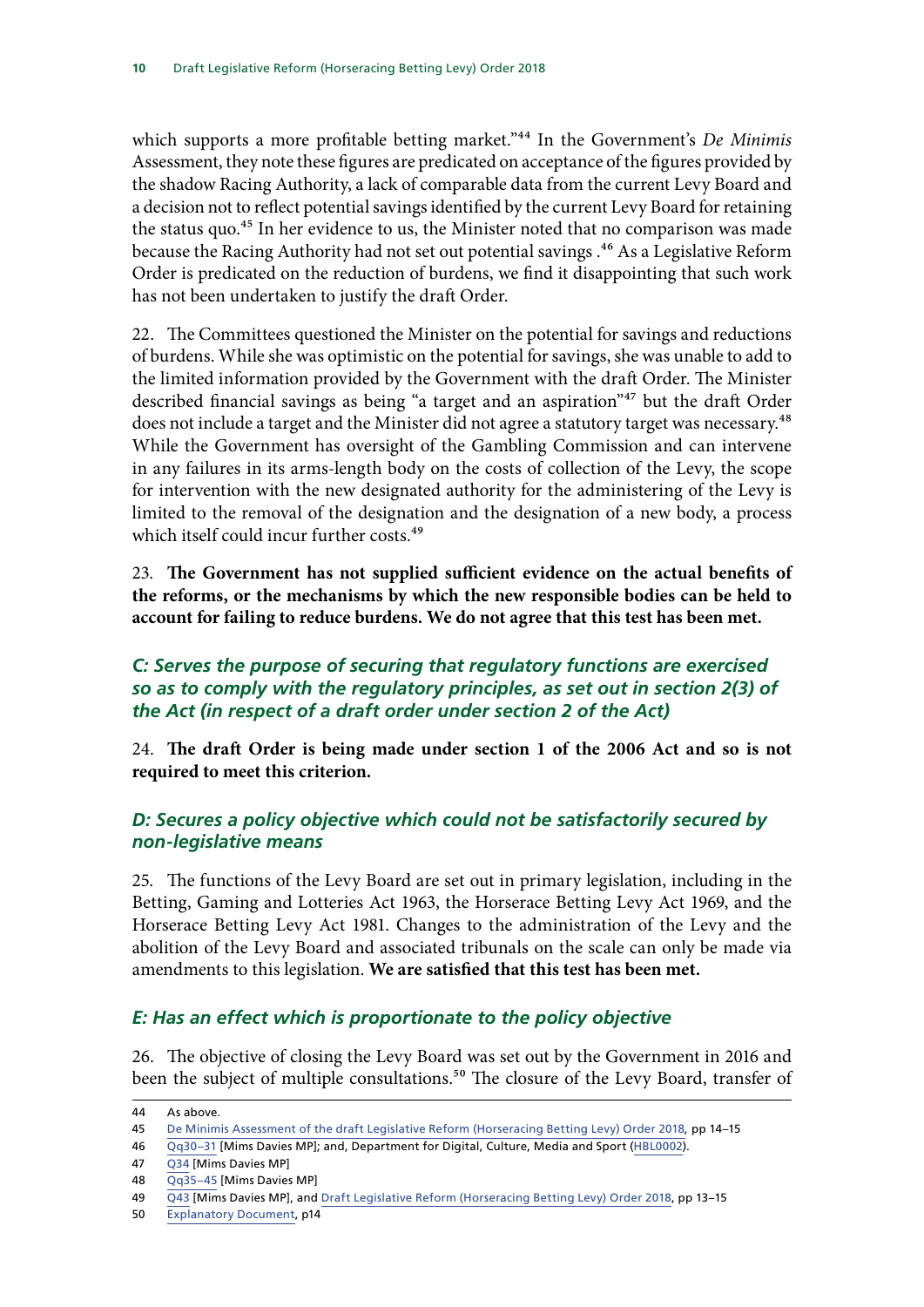<span id="page-15-0"></span>functions and abolition of tribunals will be a significant change to the operation of the Levy and we have considered the political significance above.<sup>51</sup> We have been unable **to estimate the impact the policy will have on stakeholders, based on the evidence provided by the Government. Consequently we are unable to make a judgement on the proportionality of the draft Order and so cannot judge that this test has been met.**

#### *F: Strikes a fair balance between the public interest and the interests of any person adversely affected by it*

27. The abolition of the Levy Board will also see the winding-up of its Committees, including the Veterinary Advisory Committee, responsible for to advise the Levy Board on investment of the Levy on veterinary investment.<sup>52</sup> The draft Order requires that in designating an authority (expected to be the Racing Authority), the Secretary of State must "have regard to" whether the authority "appears to represent the interests of" persons involved in one or more of horse racing, veterinary science, veterinary education or breeding of horses, and that such people "may be consulted" on the designated of the body.53 While the Secretary of State must take these bodies into account and draw the designation decision to their attention, they are not currently required to formally consult these bodies. In her evidence to the Committee, the Minister noted the creation of a veterinary subgroup by the Racing Authority to ensure engagement, but this does not constitute a statutory role in either the establishment or running of the authority.<sup>54</sup> When challenged, the Minister said the Legislative Reform Order process was itself to blame:

> The issue with the LRO process is that, in order to go through the process and deliver what we are looking for, pushing the envelope around the veterinary area is more difficult.<sup>55</sup>

We believe it is in the interests of those groups who may statutorily be beneficiaries of the Levy but not represented on the designated authority to be formally consulted on the designation. The Government has the potential to do this if it pursues this policy change by primary legislation, and it appears willing to do so.

28. In evidence to the Committee, the Government confirmed it does intend to consult with bodies on the designation of the body;<sup>56</sup> however, this is not statutory and does not provide certainty for parties that they will continue to be consulted on the operation of the designated authority. Although the Government has confirmed the draft Order does require the designated body to retain the confidence of these bodies,<sup>57</sup> there is no formal mechanism by which this would be measured, and a requirement only that the Secretary of State may act rather than must act if confidence is lost.<sup>58</sup>

29. The Government's proposals on the administration of the Levy will also remove the formal representation of the gambling industry in the application of the Levy (see paragraph 10). In response, the shadow Racing Authority has established a Betting and

<sup>51</sup> See Criterion A.

<sup>52</sup> Horseracing Betting Levy Board, [Veterinary Advisory Committee](https://www.hblb.org.uk/page/68) (accessed 26 October 2018)

<sup>53</sup> [Draft Legislative Reform \(Horseracing Betting Levy\) Order 2018,](https://www.legislation.gov.uk/ukdsi/2018/9780111173084/pdfs/ukdsi_9780111173084_en.pdf) p13

<sup>54</sup> [Q56](http://data.parliament.uk/writtenevidence/committeeevidence.svc/evidencedocument/regulatory-reform-committee/draft-legislative-reform-horseracing-betting-levy-order-2018/oral/92693.html) [Mims Davies MP], [Q64](http://data.parliament.uk/writtenevidence/committeeevidence.svc/evidencedocument/regulatory-reform-committee/draft-legislative-reform-horseracing-betting-levy-order-2018/oral/92693.html) [Mims Davies MP]

<sup>55</sup> [Q69](http://data.parliament.uk/writtenevidence/committeeevidence.svc/evidencedocument/regulatory-reform-committee/draft-legislative-reform-horseracing-betting-levy-order-2018/oral/92693.html) [Mims Davies MP]

<sup>56</sup> [Q64](http://data.parliament.uk/writtenevidence/committeeevidence.svc/evidencedocument/regulatory-reform-committee/draft-legislative-reform-horseracing-betting-levy-order-2018/oral/92693.html) [Mims Davies MP]; and, Department for Digital, Culture, Media and Sport [\(HBL0002\)](http://data.parliament.uk/WrittenEvidence/CommitteeEvidence.svc/EvidenceDocument/Regulatory%20Reform%20Committee/Draft%20Legislative%20Reform%20Horseracing%20Betting%20Levy%20Order%202018/written/93274.html).

<sup>57</sup> Department for Digital, Culture, Media and Sport ([HBL0002](http://data.parliament.uk/WrittenEvidence/CommitteeEvidence.svc/EvidenceDocument/Regulatory%20Reform%20Committee/Draft%20Legislative%20Reform%20Horseracing%20Betting%20Levy%20Order%202018/written/93274.html)).

<sup>58</sup> [Draft Legislative Reform \(Horseracing Betting Levy\) Order 2018,](https://www.legislation.gov.uk/ukdsi/2018/9780111173084/pdfs/ukdsi_9780111173084_en.pdf) pp13–15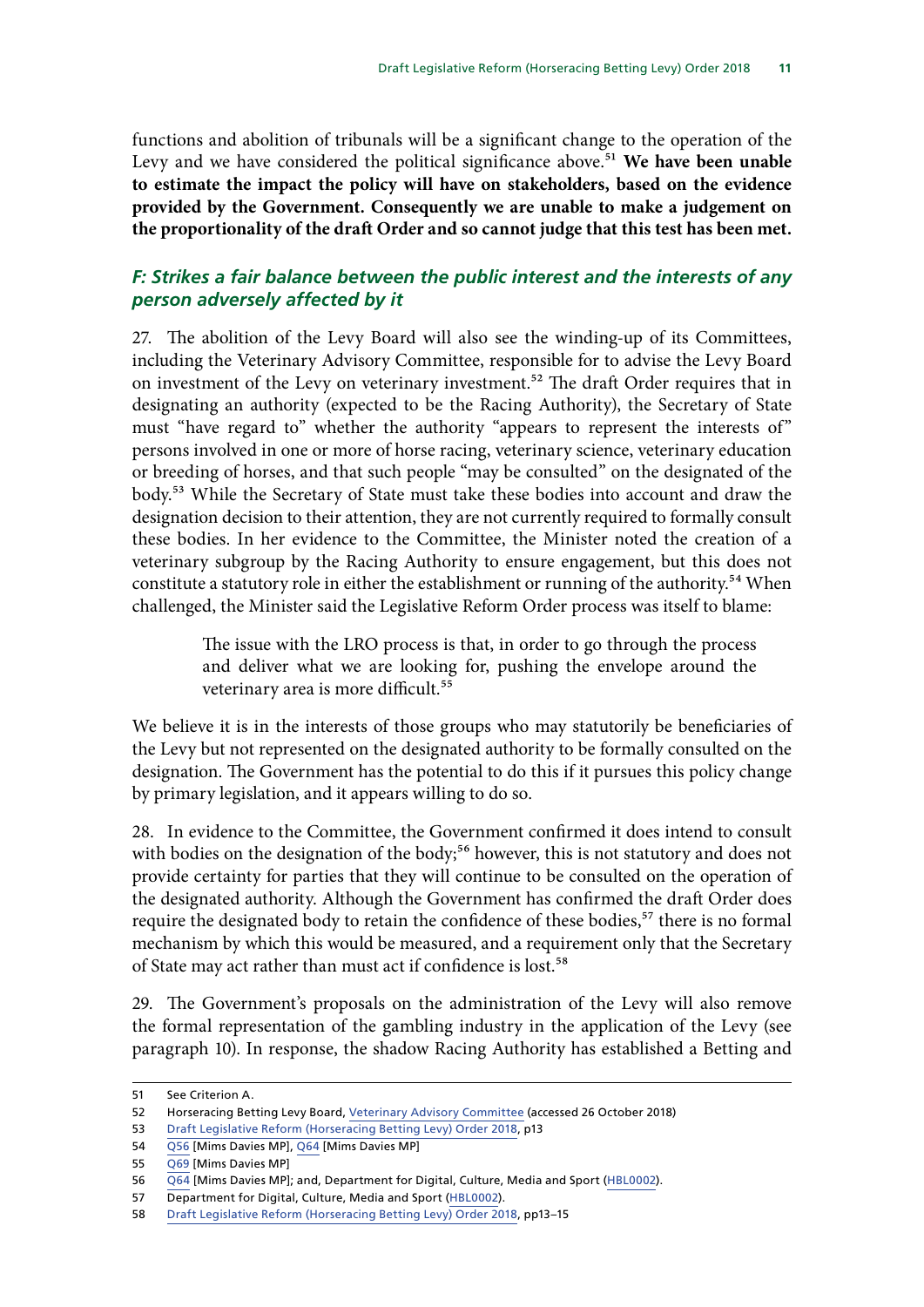<span id="page-16-0"></span>Racing Liaison Group and intends to work constructively with the Authority.<sup>59</sup> In the Government's consultation on the draft Order, the gambling industry was critical of the lack of representation of the sector in the designated authority.<sup>60</sup> While remedies suggested by the industry include formal representation, we agree with the Government that their proposed statutory requirement for the designated body to consult with the betting industry on its strategy for disbursement of Levy funds—and to publish that strategy—is sufficient.<sup>61</sup> However, given the need to exercise this statutory role, we believe that the gambling industry should be included in those who should be consulted on the designation of the body.

30. **We conclude that the proposals from the Government as drafted, while intended to include a role for those previously engaged with the Horseracing Betting Levy Board, lack a formal commitment to consult with those groups. These changes would be best made by primary legislation with an opportunity to formalise the relationship of the designated authority with the veterinary, animal welfare and betting industries.**  *We recommend that, should the Government seek to proceed with this draft Order or introduce primary legislation, they amend sub-paragraph (4) to require, rather than merely allow for, consultation with groups representing persons mentioned in subparagraph (3)(a)(i) to (iv) on the designation of a body for applying the Levy funds, and that the Government also be required to consult with the gambling industry on the designation. The Government should formalise the mechanisms by which the ongoing confidence of interested parties will be measured and set out a requirement that the Secretary of State act if confidence of such parties is lost.*

#### *G: Does not remove any necessary protection*

31. The closure of the Levy Board will also see the closure of the Horserace Betting Levy Appeal Tribunal for England and Wales and the Horserace Betting Levy Appeal Tribunal for Scotland, which were available to bookmakers to appeal a Levy assessment notice and therefore the liability to pay the Levy. $62$  In removing this protection, the Government notes that the tribunal is last known to have met more than 25 years ago, and that 2017 regulations have further simplified the assessment and payment process. The Government proposes that any dispute could be resolved by judicial review, which although not directly comparable to a tribunal, does provide a legal remedy to the collection of the Levy.<sup>63</sup> We are concerned that no assessment is made in the draft Order of the difference in burden on a potential applicant and no consideration has been made of a transfer to the established first-tier tribunal system; however, we note that respondents to the Government's consultation who may be affected by the change were not opposed to it.<sup>64</sup>

32. The draft Order removes a criminal offence of disclosure of information currently in Section 28A of the Betting, Gaming and Lotteries Act 1963. This prevents anyone involved in the collection of the Levy from disclosing details of declarations or assessments of the Levy due, or any identifying information, protecting commercially sensitive information

<sup>59</sup> [Explanatory Document](https://www.legislation.gov.uk/ukdsi/2018/9780111173084/pdfs/ukdsiem_9780111173084_en.pdf), p19 and ["Racing Authority agreed by the sports' leaders",](https://www.britishhorseracing.com/press_releases/racing-authority-agreed-sports-leaders/) British Horseracing Authority Press Notice, 8 June 2018

<sup>60</sup> [Explanatory Document](https://www.legislation.gov.uk/ukdsi/2018/9780111173084/pdfs/ukdsiem_9780111173084_en.pdf), p38

<sup>61</sup> [Explanatory Document](https://www.legislation.gov.uk/ukdsi/2018/9780111173084/pdfs/ukdsiem_9780111173084_en.pdf), p48

<sup>62</sup> [Explanatory Document](https://www.legislation.gov.uk/ukdsi/2018/9780111173084/pdfs/ukdsiem_9780111173084_en.pdf), p17

<sup>63</sup> As above.

<sup>64</sup> [Explanatory Document](https://www.legislation.gov.uk/ukdsi/2018/9780111173084/pdfs/ukdsiem_9780111173084_en.pdf), p18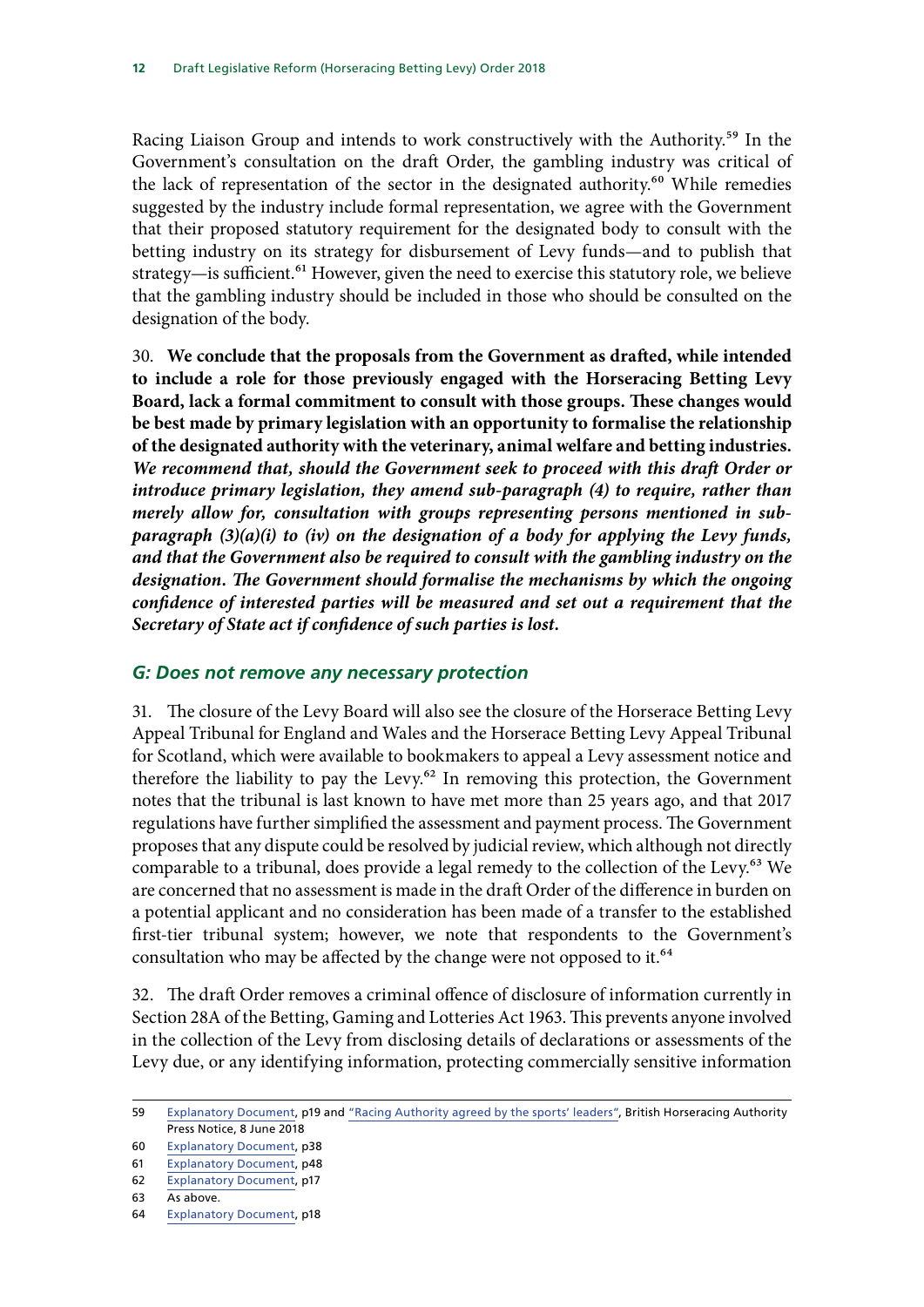<span id="page-17-0"></span>and personal information of the bookmaking industry.<sup>65</sup> The Government contends that the removal of the protection is appropriate because the transfer of collection of the Levy to the Gambling Commission, which is without industry representation or commercial interest, removes the risk to bookmakers.<sup>66</sup> The Government instead suggests that existing non-statutory procedures of the Commission and the Civil Service will suffice for the protection of this information.<sup>67</sup> We are concerned that the Government is seeking to remove a protection and rely on a non-statutory approach; however, we recognise that the bookmaking industry has not opposed these changes.<sup>68</sup>

33. In removing the administering of the Levy from a statutory body (the Levy Board) to a designated body, the proposals will remove the coverage of the Freedom of Information Act from the administering of the Levy. We are concerned that an organisation responsible for the spending of taxation income of around £100 million each year would no longer be subject to Freedom of Information legislation,69 and therefore **we find that this test has not been met.** *We recommend that, should the Government seek to proceed with this draft Order or introduce primary legislation, they should ensure that the designated body is covered by the Freedom of Information Act.*

#### *H: Does not prevent any person from continuing to exercise any right or freedom which that person might reasonably expect to continue to exercise*

34. As a consequence of removing the administering of the Levy from a public body the designated body will, unlike the current Levy Board, not be subject to the oversight of the Parliamentary and Health Service Ombudsman for the handling of complaints.<sup>70</sup> Combined with the removal of the application of the Freedom of Information Act, we are concerned that the transparency and accountability of the designated body will be less than that of the current Levy Board, and therefore **we find that this test has not been met.**

#### *I: Is not of constitutional significance*

35. The Government does not consider that the draft Order is of constitutional significance. **We agree.**

#### *J: Makes the law more accessible or more easily understood (in the case of provisions restating enactments)*

36. **The draft Order does not raise any issues in respect of this test.**

#### *K: Has been the subject of, and takes appropriate account of, adequate consultation*

37. The Department for Digital, Culture, Media and Sport carried out a consultation between 21 December 2017 and 16 February 2018 on the use of a Legislative Reform Order

66 [Explanatory Document](https://www.legislation.gov.uk/ukdsi/2018/9780111173084/pdfs/ukdsiem_9780111173084_en.pdf), p18

<sup>65</sup> Betting, Gaming and Lotteries Act 1963, [Section 28A](https://www.legislation.gov.uk/ukpga/1963/2/section/28A)

<sup>67</sup> As above.

<sup>68</sup> As above.

<sup>69</sup> Horseracing Betting Levy Board, [Annual Report and Accounts 2017–18](https://www.hblb.org.uk/documents/Executive/HBLB%20Annual%20Report%202017-18.pdf), HC 1267, p32

<sup>70</sup> [Draft Legislative Reform \(Horseracing Betting Levy\) Order 2018,](https://www.legislation.gov.uk/ukdsi/2018/9780111173084/pdfs/ukdsi_9780111173084_en.pdf) p16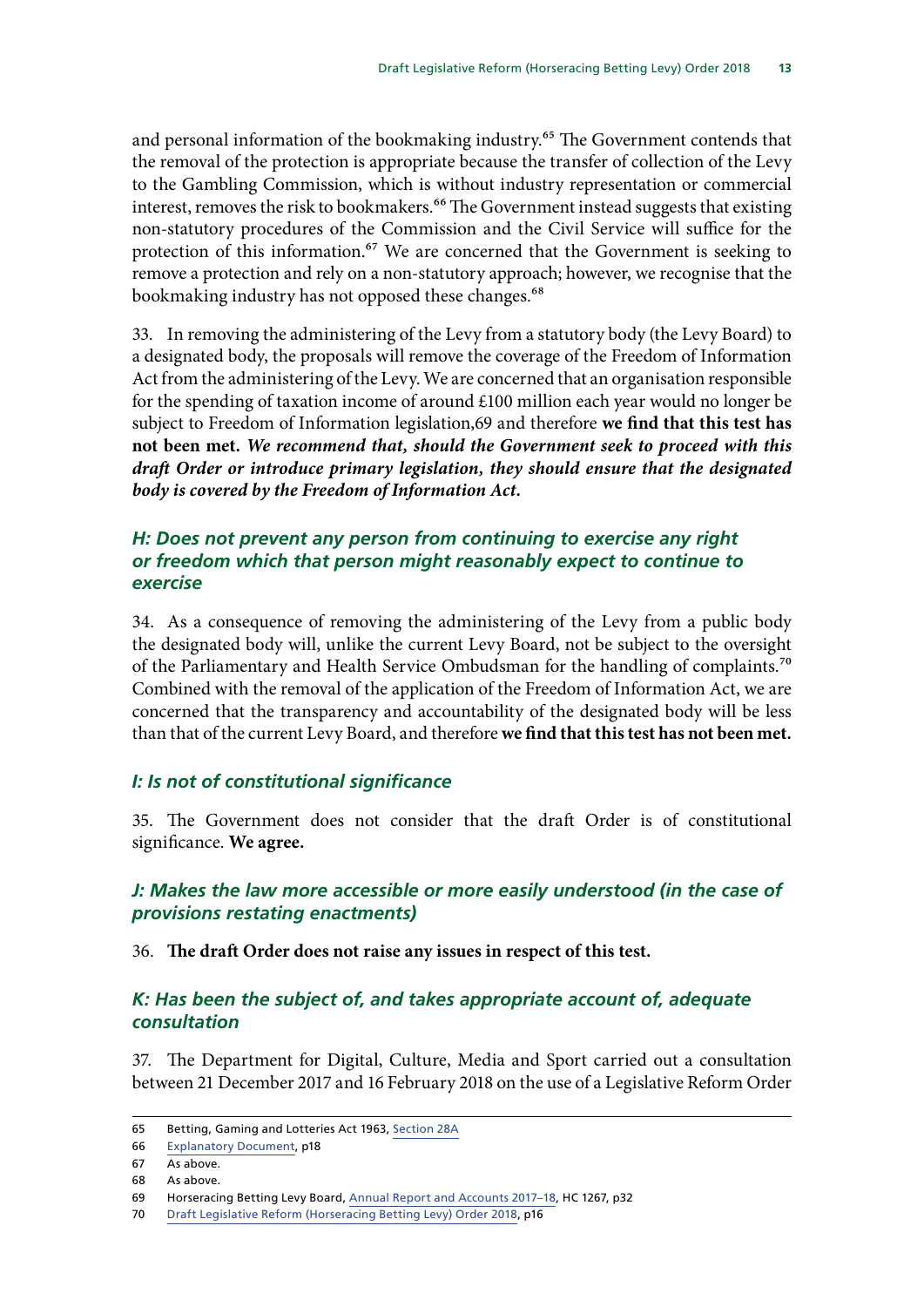to make its proposed reforms to the Levy.<sup>71</sup> This followed prior consultation on the policy decision to reform the Levy. The Government received 12 responses, of which four were from the gambling industry, three from bodies related to animal welfare, three from the racing industry, and three from other interested parties, including a joint response from Philip Davies MP and Lord Lipsey.<sup>72</sup>

38. In her evidence to the Committees, the Minister repeatedly told us there was "no opposition" to the draft Order and it was "supported by everybody".73 The responses to the consultation do not fully support the Minister's claims. The responses received to the Government's consultation on the use of a Legislative Reform Order to achieve the policy goals accept the Government's intention to make the reforms, but we do not agree that acceptance is synonymous with support. Lord Lipsey—who responded to the consultation—set this out in his oral evidence to the Committees, telling us "I am against the thing on substance".<sup>74</sup> The evidence we received from Lord Lipsey and the consultation responses received by the Government included specific concerns about the detail of the proposals contained within the draft Order.

39. The gambling industry broadly accepted the proposals of the draft Order given the Government's established direction of travel on reform of the Levy.<sup>75</sup> They expressed concerns on the potential for savings to be made for their industry, with which we concur in paragraph 22 above. The industry also expressed concerns about representation with the new designated authority. In its response to these concerns, the Government highlighted its inclusion of a requirement "to consult with the betting industry on its strategy for disbursement of Levy fund".<sup>76</sup> In addition, this Committee has recommended a formal right to consultation for interested parties, including the betting industry, on the designation of a body.77

40. The response received from Philip Davies MP and Lord Lipsey expresses concerns about the policy intent of the draft Order, whether it is suitable for the Legislative Reform Order process and the need for involvement of the gambling industry in the distribution of the Levy.78 We make no comment on the policy intent of the Government, but have considered in criteria A to C whether the draft Order is a suitable use of the process.

41. The racing industry were supportive of the proposals. The members of the potential new designated authority were fully supportive and were optimistic on the opportunity for administrative and financial savings.<sup>79</sup> One respondent, Arena Racecourse Company, expressed support for increased representation for the gambling industry, and a clear demarcation between the proposed Racing Authority and from the British Horseracing Authority. The veterinary and equine welfare sectors accepted the proposals but expressed

<sup>71</sup> Department for Digital, Culture, Media and Sport, [Consultation on the use of a Legislative Reform Order to](https://assets.publishing.service.gov.uk/government/uploads/system/uploads/attachment_data/file/670360/Consultation_on_the_use_of_a_Legislative_Reform_Order_to_reform_the_administration_of_the_Horserace_Betting_Levy.pdf)  [reform the administration of the Horseracing Betting Levy](https://assets.publishing.service.gov.uk/government/uploads/system/uploads/attachment_data/file/670360/Consultation_on_the_use_of_a_Legislative_Reform_Order_to_reform_the_administration_of_the_Horserace_Betting_Levy.pdf), December 2017

<sup>72</sup> [Explanatory Document](https://www.legislation.gov.uk/ukdsi/2018/9780111173084/pdfs/ukdsiem_9780111173084_en.pdf), p54

<sup>73</sup> [Q28](http://data.parliament.uk/writtenevidence/committeeevidence.svc/evidencedocument/regulatory-reform-committee/draft-legislative-reform-horseracing-betting-levy-order-2018/oral/92693.html) [Mims Davies MP], [Q37](http://data.parliament.uk/writtenevidence/committeeevidence.svc/evidencedocument/regulatory-reform-committee/draft-legislative-reform-horseracing-betting-levy-order-2018/oral/92693.html) [Mims Davies MP], [Q55](http://data.parliament.uk/writtenevidence/committeeevidence.svc/evidencedocument/regulatory-reform-committee/draft-legislative-reform-horseracing-betting-levy-order-2018/oral/92693.html) [Mims Davies MP]

<sup>74</sup> [Q3](http://data.parliament.uk/writtenevidence/committeeevidence.svc/evidencedocument/regulatory-reform-committee/draft-legislative-reform-horseracing-betting-levy-order-2018/oral/92693.html) [Lord Lipsey]

<sup>75</sup> Association of British Bookmakers, Response to the Consultation on the use of a Legislative Reform Order to [reform the administration of the horseracing levy,](https://www.gov.uk/government/consultations/consultation-on-the-use-of-a-legislative-reform-order-to-reform-the-administration-of-the-horserace-betting-levy) February 2018

<sup>76</sup> [Explanatory Document](https://www.legislation.gov.uk/ukdsi/2018/9780111173084/pdfs/ukdsiem_9780111173084_en.pdf), p48

<sup>77</sup> See paragraph 23.

<sup>78</sup> Philip Davies MP and Lord Lipsey, Response to the Consultation on the use of a Legislative Reform Order to [reform the administration of the horseracing levy,](https://www.gov.uk/government/consultations/consultation-on-the-use-of-a-legislative-reform-order-to-reform-the-administration-of-the-horserace-betting-levy) January 2018

<sup>79</sup> [Explanatory Document](https://www.legislation.gov.uk/ukdsi/2018/9780111173084/pdfs/ukdsiem_9780111173084_en.pdf), p39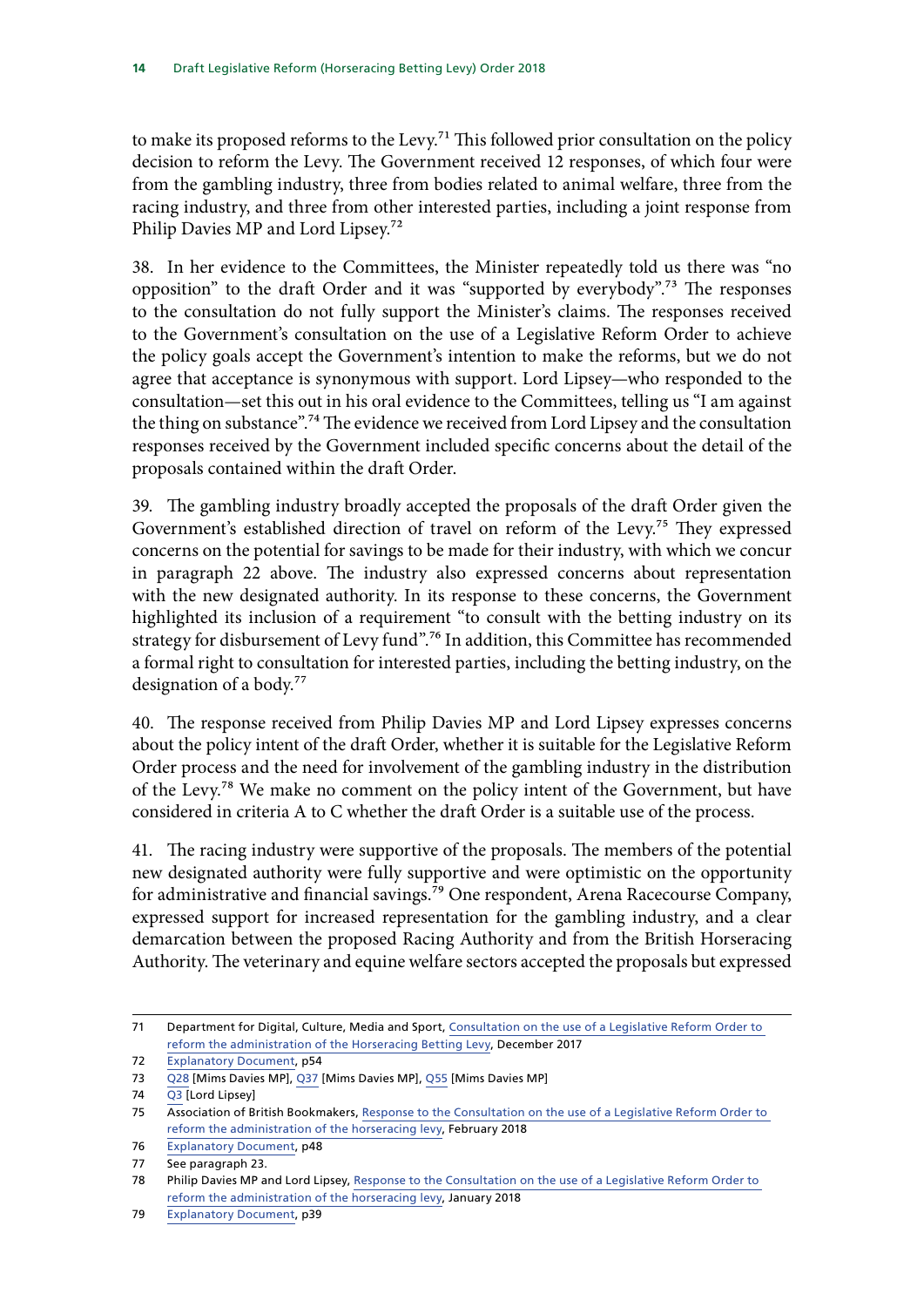<span id="page-19-0"></span>concern about a potential loss of representation.<sup>80</sup> The Committee's recommendation for a formal consultation on the designation of a body would better ensure these concerns are met by the Government.

42. **We conclude that the draft Order has been subject to an appropriate level of consultation. We are content that the decision by the Department to proceed with the draft Order has taken some account of the feedback received but regret the Minister's characterisation of the responses as being entirely supportive.**

#### *L: Gives rise to an issue under such criteria for consideration of statutory instruments laid down in paragraph (1) of Standing Order No. 151 (Statutory Instruments (Joint Committee)) as are relevant*

43. The criteria for consideration under Standing Order No 151 include **"**that there appears to be a doubt whether it is intra vires or that it appears to make some unusual or unexpected use of the powers conferred by the statute under which it is made."<sup>81</sup> **We consider the novel transferring of a power to collect a tax, as set out against the appropriateness test in criterion A above, gives rise to an issue.**

### *M: Appears to be incompatible with any obligation resulting from membership of the European Union.*

44. The then Minister for Sport and Civil Society stated she was satisfied that the proposals in the draft Order are compatible with the United Kingdom's obligations as a member of the European Union. **We agree.**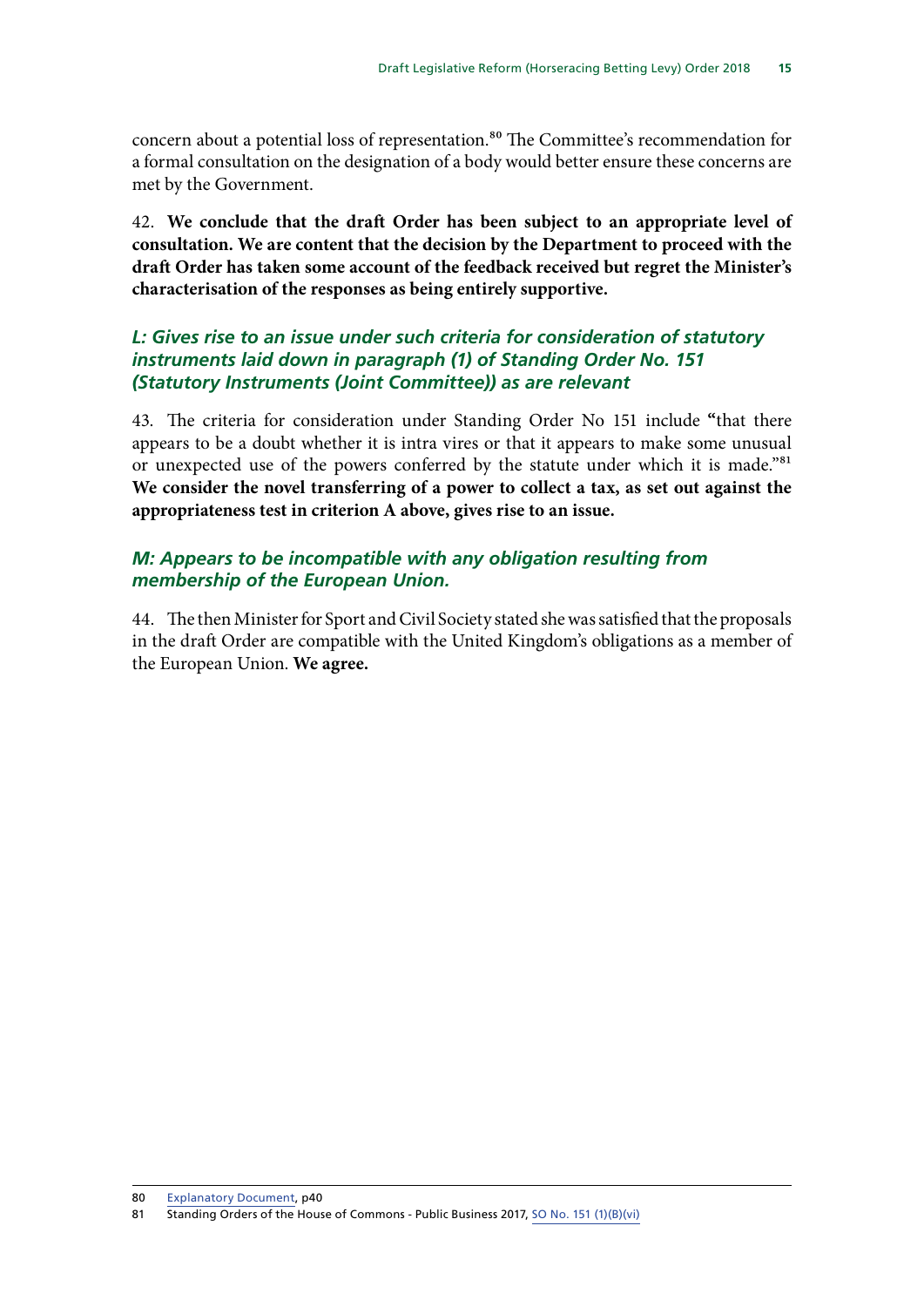# <span id="page-20-0"></span>**4** Conclusion

45. **While the Government has continued to make a compelling case for the reforms to Horseracing Betting Levy, it has not made the case for the use of a Legislative Reform Order to achieve its aims.**

46. **Our scrutiny of the draft Order has found that it does not make appropriate use of delegated legislation, does not provide certainty on the reductions of burdens on which it is predicated, and removes the right of scrutiny under the Freedom of Information Act and by the Parliamentary and Health Service Ombudsman. We therefore find that the draft Order does not meet required preconditions and tests for a Legislative Reform Order to be made.**

47. **Under the super-affirmative procedure, it is now for the Government to decide whether to proceed with the draft Order, and if it does proceed, whether it should be amended prior to being brought back before the House. Should the Government seek to proceed with the draft Order as currently presented to Parliament, we would expect to report that no further proceedings be taken in relation to it.** *The Government should bring forward primary legislation to enable full scrutiny of these measures.*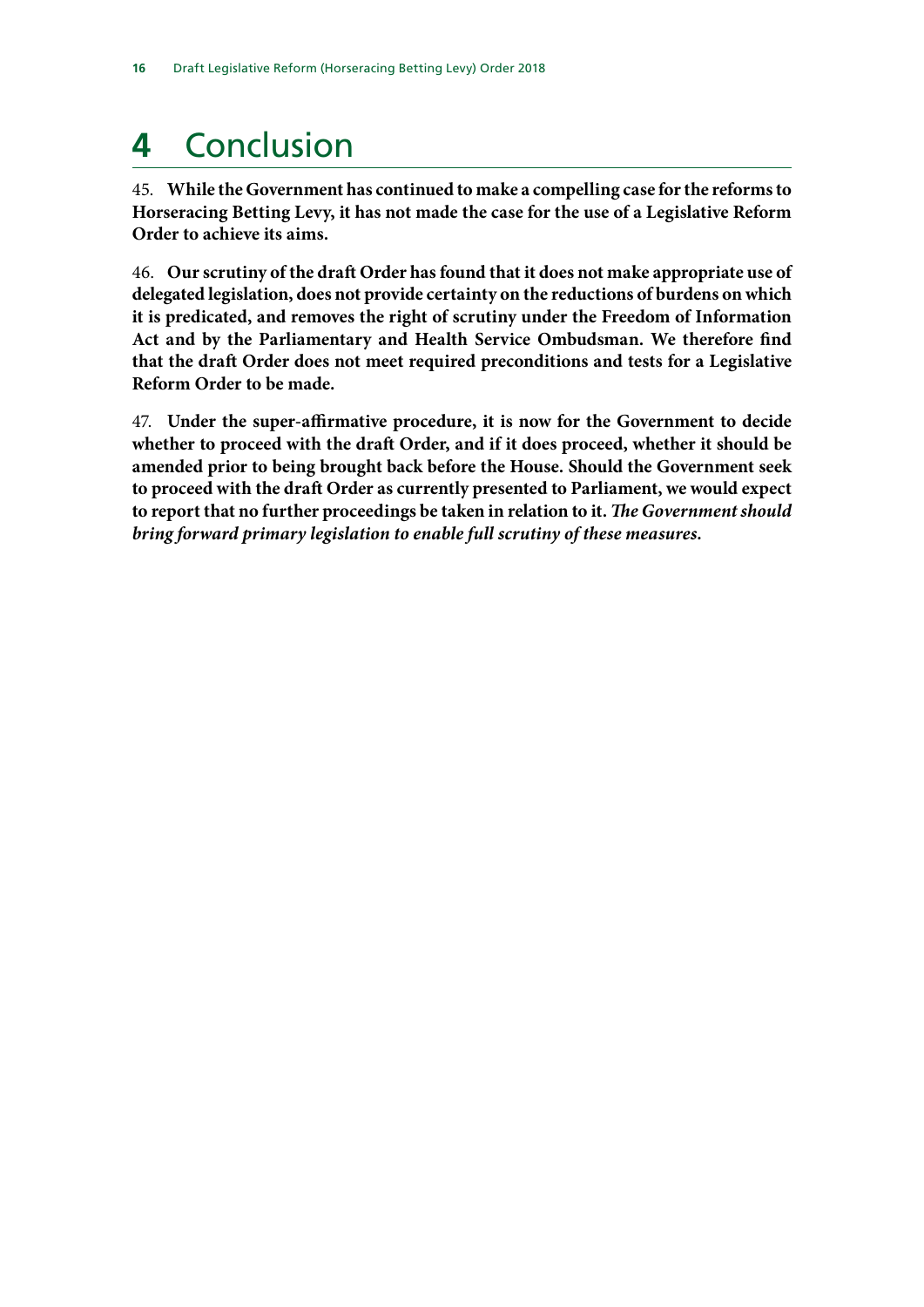### <span id="page-21-0"></span>Formal minutes

#### **Wednesday 5 December 2018**

Members present:

Stephen McPartland, in the Chair

Ben Bradley Kirstene Hair Graham P Jones Mr Kevan Jones Conor McGinn

*1. Draft Report (Draft Legislative Reform (Horseracing Betting Levy) Order 2018)*

Draft Report (*Draft Legislative Reform (Horseracing Betting Levy) Order 2018*), proposed by the Chair, brought up and read.

*Ordered*, That the draft Report be read a second time, paragraph by paragraph

Paragraphs 1 to 47 read and agreed to.

*Resolved*, That the Report be the Third Report of the Committee to the House

*Ordered*, That the Chair make the Report to the House.

*Ordered*, That embargoed copies of the Report be made available, in accordance with the provisions of Standing Order No. 134

[Adjourned to a date and time to be fixed by the Chair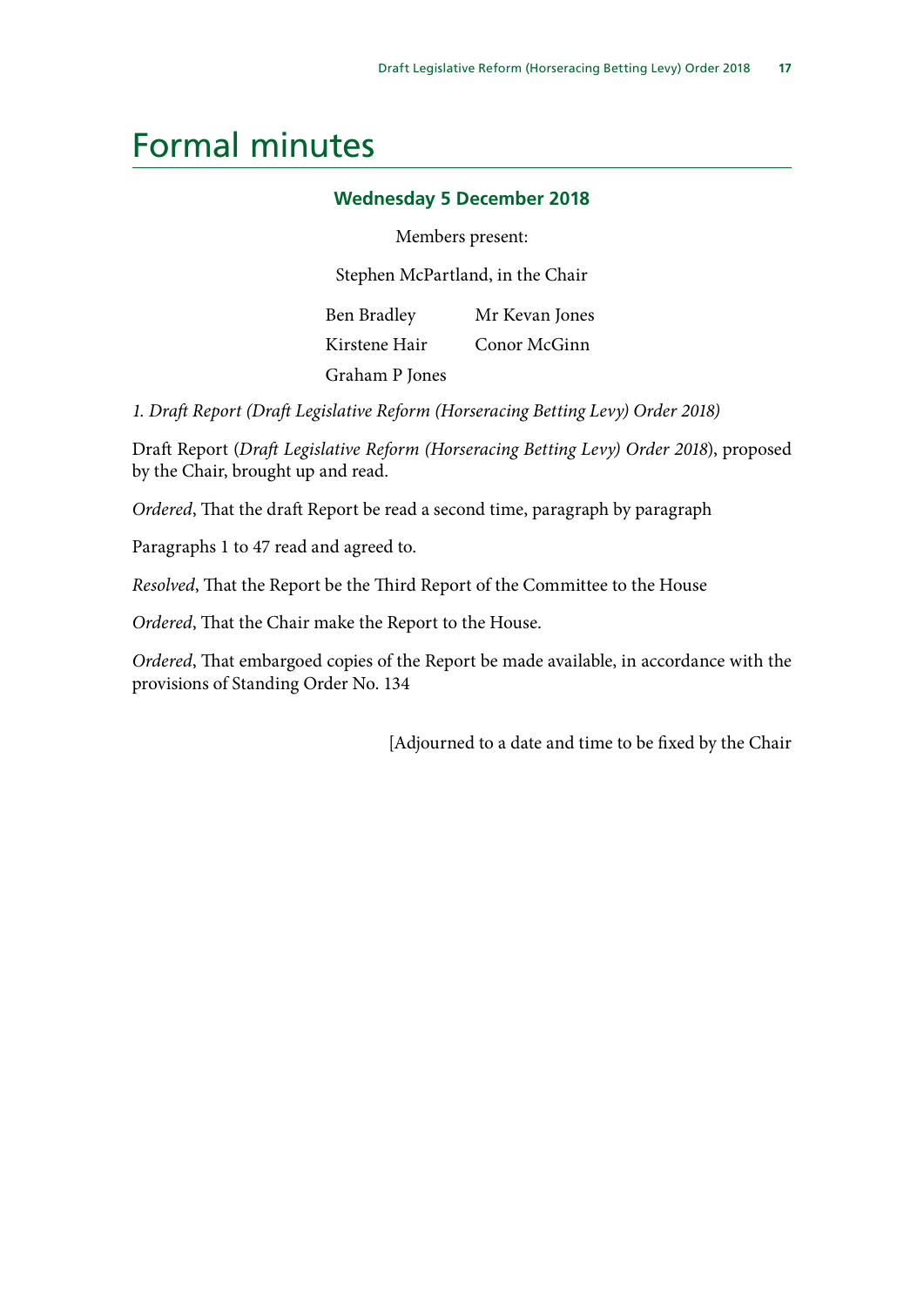### <span id="page-22-0"></span>**Witnesses**

The following witnesses gave evidence. Transcripts can be viewed on the [inquiry publications](https://www.parliament.uk/business/committees/committees-a-z/commons-select/regulatory-reform-committee/inquiries/parliament-2017/draft-legislative-reform-horseracing-betting-levy-inquiry-17-19/publications/) [page](https://www.parliament.uk/business/committees/committees-a-z/commons-select/regulatory-reform-committee/inquiries/parliament-2017/draft-legislative-reform-horseracing-betting-levy-inquiry-17-19/publications/) of the Committee's website.

Concurrent meeting with the House of Lords Delegated Powers and Regulatory Reform Committee:

| <b>Wednesday 21 November 2018</b>                                                                                                                                                                                                                                                               | <b>Ouestion number</b> |
|-------------------------------------------------------------------------------------------------------------------------------------------------------------------------------------------------------------------------------------------------------------------------------------------------|------------------------|
| Lord Lipsey                                                                                                                                                                                                                                                                                     | $Q1 - 25$              |
| <b>Mims Davies MP, Parliamentary Under Secretary of State at the</b><br>Department for Digital, Culture, Media and Sport, Julie Carney, Deputy<br>Director, Head of Gambling and Lotteries, DCMS, James Perkins, Head of<br>Horserace Betting, DCMS, and Harry Navanayagam, Legal Adviser, DCMS | $Q26 - 84$             |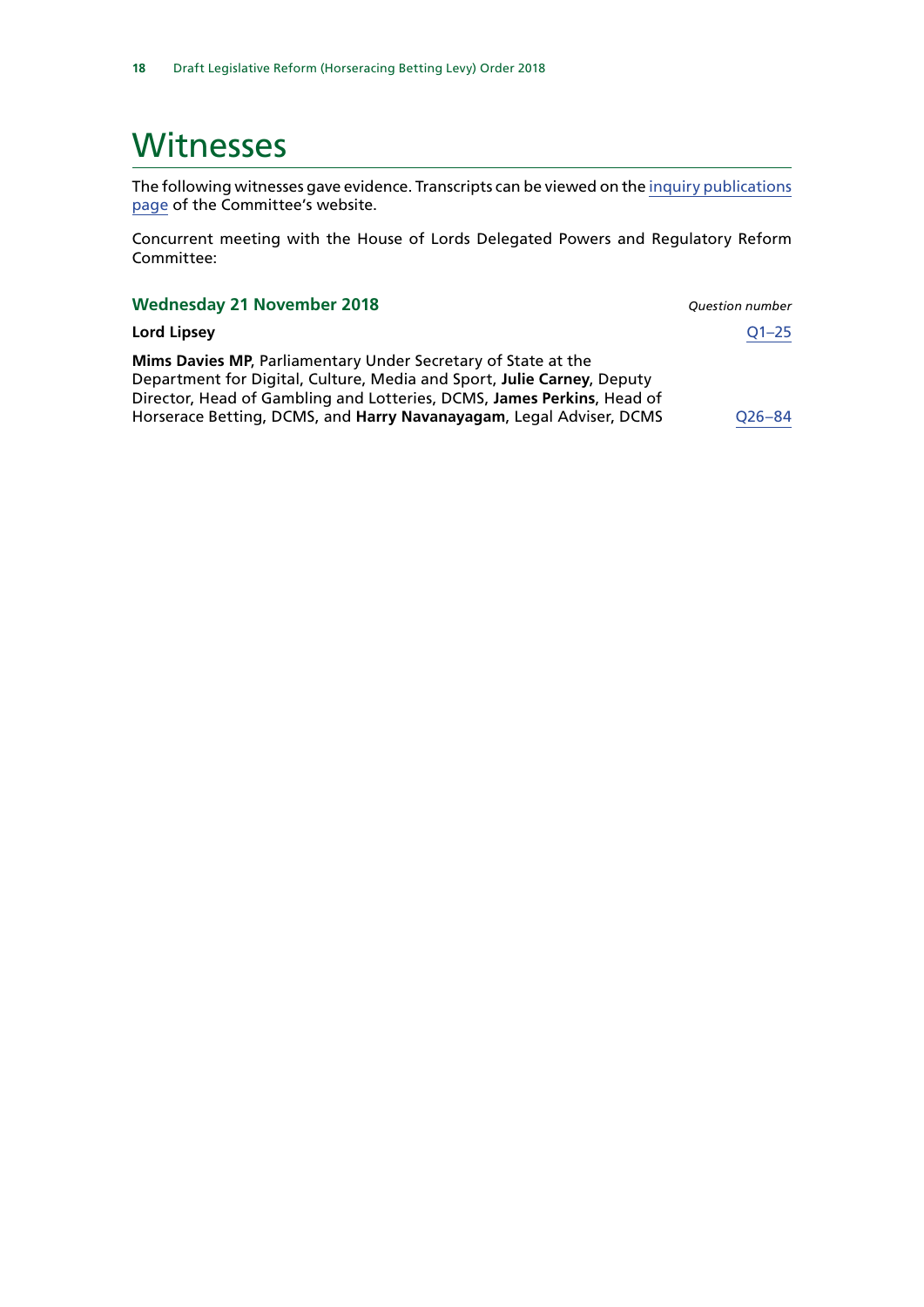## <span id="page-23-0"></span>Published written evidence

The following written evidence was received and can be viewed on the [inquiry publications](https://www.parliament.uk/business/committees/committees-a-z/commons-select/regulatory-reform-committee/inquiries/parliament-2017/draft-legislative-reform-horseracing-betting-levy-inquiry-17-19/publications/) [page](https://www.parliament.uk/business/committees/committees-a-z/commons-select/regulatory-reform-committee/inquiries/parliament-2017/draft-legislative-reform-horseracing-betting-levy-inquiry-17-19/publications/) of the Committee's website.

HBL numbers are generated by the evidence processing system and so may not be complete.

- 1 Department for Digital, Culture, Media and Sport ([HBL0002](http://data.parliament.uk/WrittenEvidence/CommitteeEvidence.svc/EvidenceDocument/Regulatory%20Reform%20Committee/Draft%20Legislative%20Reform%20Horseracing%20Betting%20Levy%20Order%202018/written/93274.html))
- 2 Lord Lipsey [\(HBL0001\)](http://data.parliament.uk/WrittenEvidence/CommitteeEvidence.svc/EvidenceDocument/Regulatory%20Reform%20Committee/Draft%20Legislative%20Reform%20Horseracing%20Betting%20Levy%20Order%202018/written/93161.html)